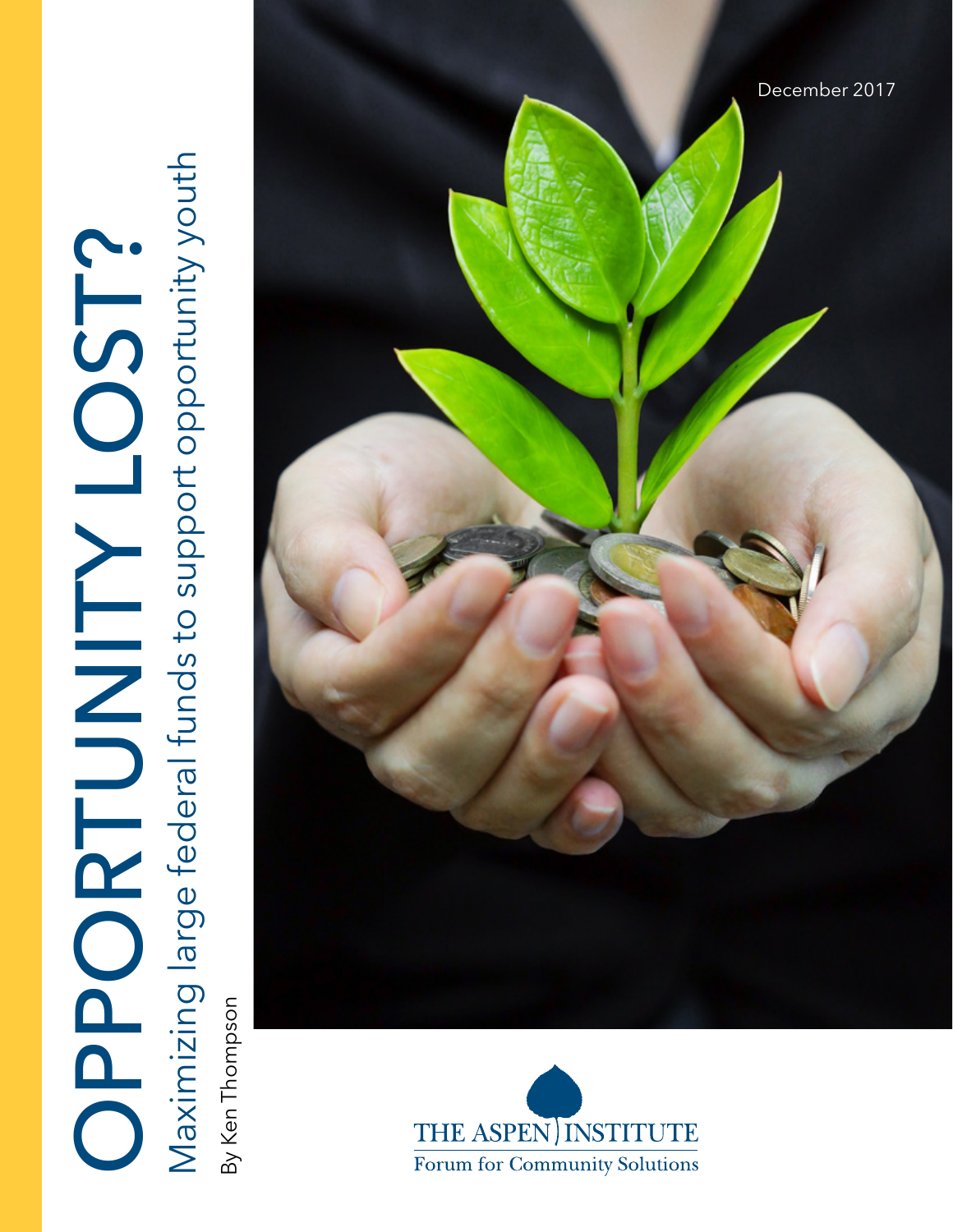#### **About the Aspen Institute Forum for Community Solutions**

*The Aspen Institute Forum for Community Solution's* mission is to support community collaboration — including collective impact — that enables communities to effectively address their most pressing challenges. The Forum works to accomplish this mission by pursuing four complementary strategies including:

- 1) building awareness by documenting and lifting up impactful strategies and stories of success;
- 2) mobilizing stakeholders through knowledge and network development;
- 3) removing barriers by advocating for effective policy; and
- 4) catalyzing investment by encouraging funder partnerships.

#### **[www.aspencommunitysolutions.org](http://aspencommunitysolutions.org)**

For all inquiries, please contact:

The Aspen Institute 2300 N Street NW Eighth Floor Washington, DC 20037

Phone: (202) 736-5800 Fax: (202) 467-0790

Copyright © by The Aspen Institute Published in the United States of America in 2017 by The Aspen Institute All rights reserved Printed in the United States of America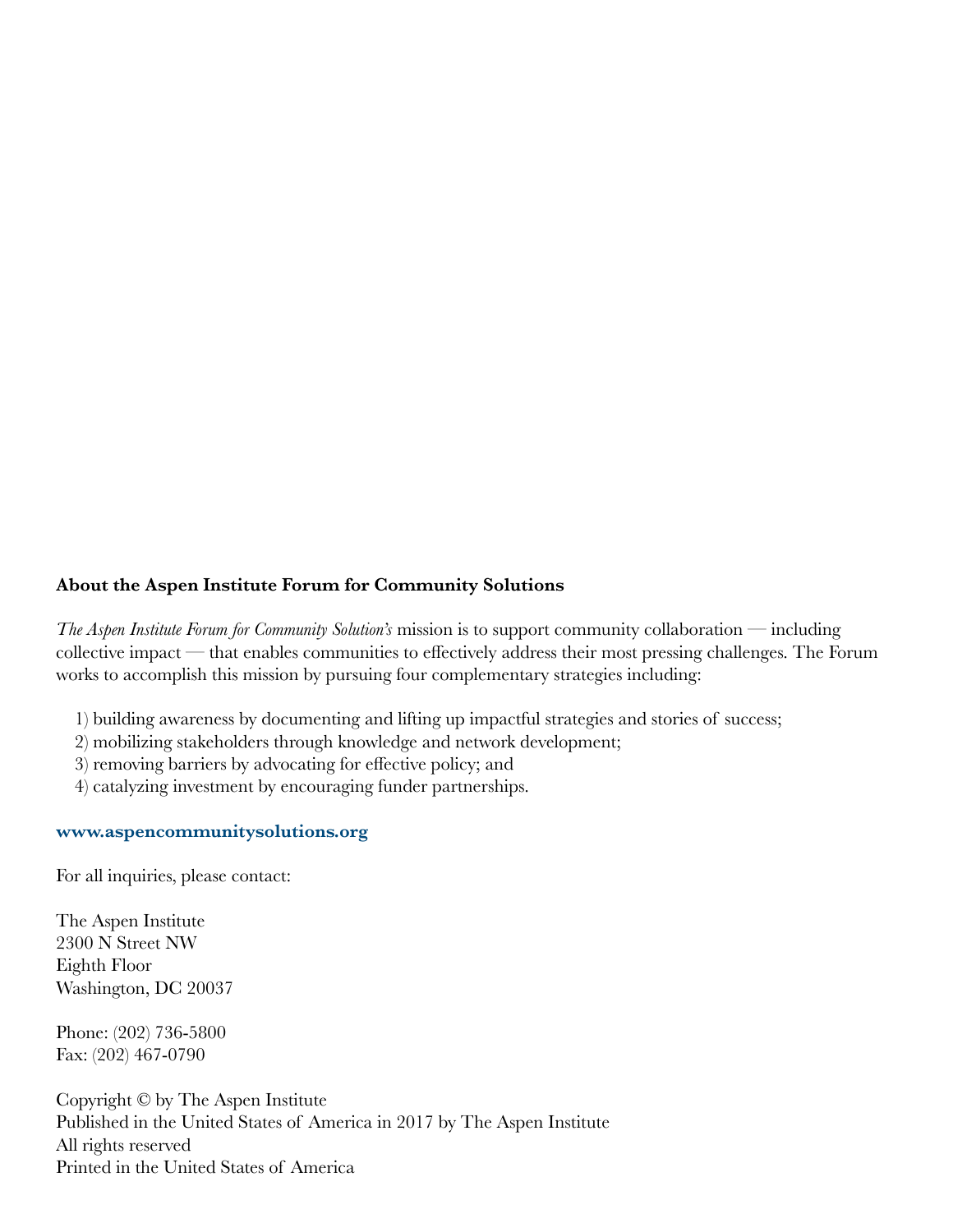# Opportunity Lost?

# Maximizing large federal funds to support opportunity youth

By Ken Thompson

December, 2017

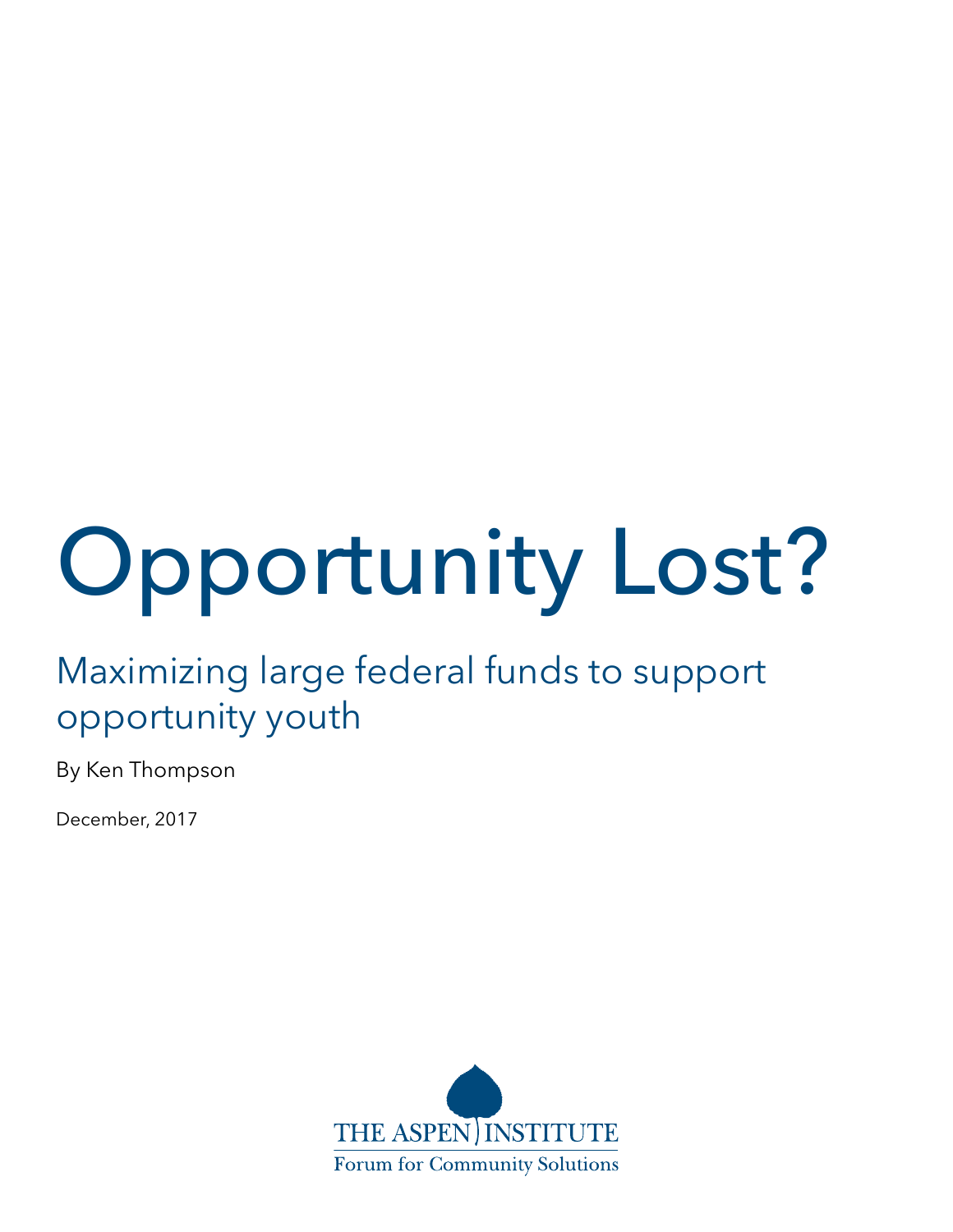#### **About the Author**

Ken Thompson is a Senior Fellow at the Aspen Forum for Community Solutions, and is the owner of Ken Thompson Consulting, a Seattle-based philanthropic-sector consultancy. Ken supports multi-sector collaboratives (such as AFCS) and individual funders to think strategically and craft giving programs to maximize impact and long term sustainability. He's worked on opportunity youth issues for over a decade, largely in the Bill & Melinda Gates Foundations' Washington State local giving program, where he worked with hundreds of organizations doing youth development, K12 and higher education success, and efforts to reduce the numbers of systems-involved youth.

#### **Acknowledgements**

This report could not have been written without the assistance of many people. In particular we are indebted to the discussions we had with direct service providers that helped to verify the opportunity youth profiles we present are reasonably accurate: Southimala Kessay, Jeff Corey, Hannelore Makhani and Caitlin Cordell. We are also grateful for the additional review and advice from Nicole Yohalem and Sara Hastings. We thank the entire opportunity youth team at the Aspen Forum for Community Solutions, for their knowledge, enthusiasm, and patience as we completed this report. Finally, our deepest appreciation to all our funders for supporting this important work.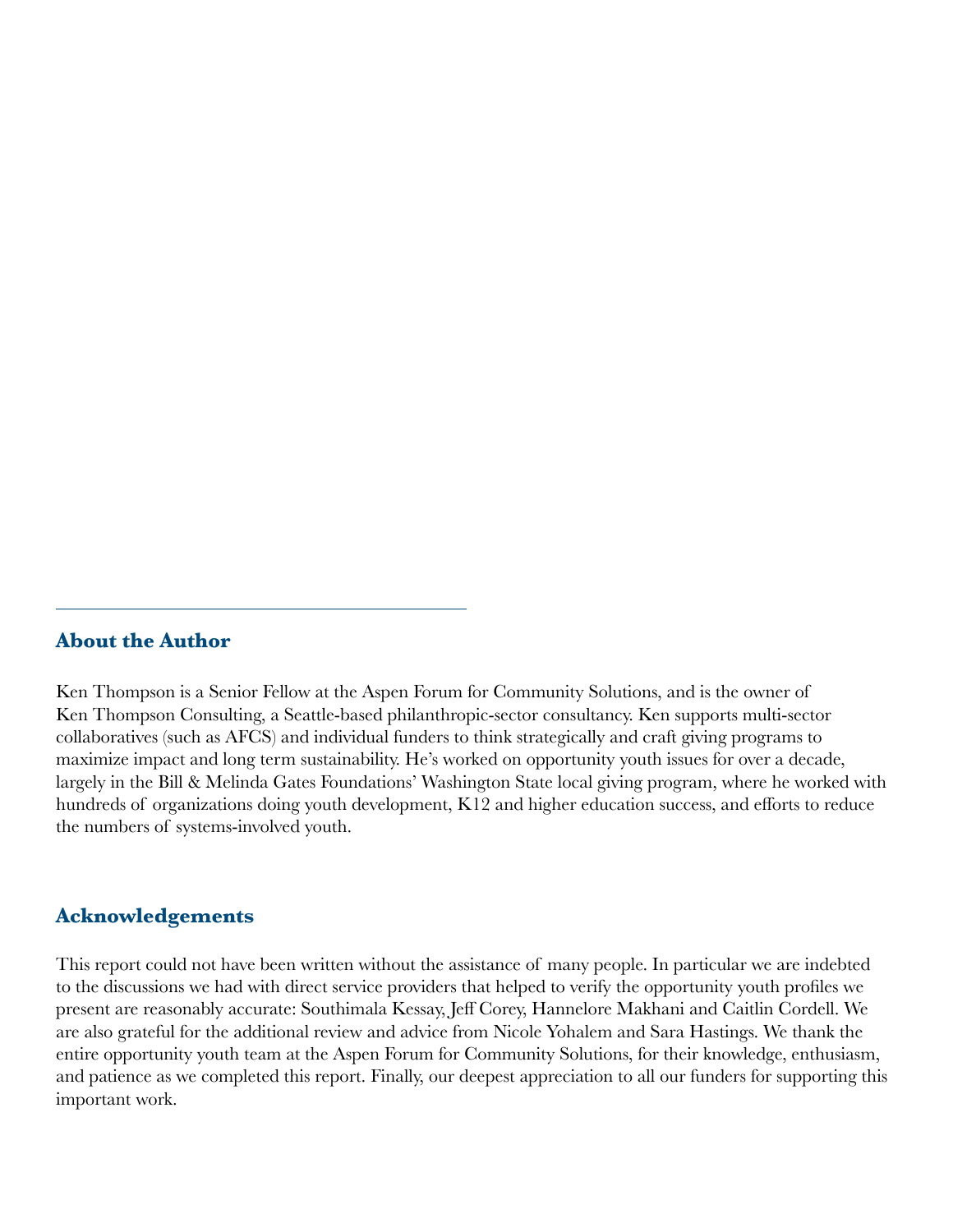# Table of Contents

| Chapter 3 - Case Studies: Typical Opportunity Youth and Their Funding Needs  17 |  |
|---------------------------------------------------------------------------------|--|
|                                                                                 |  |
|                                                                                 |  |
|                                                                                 |  |
|                                                                                 |  |
|                                                                                 |  |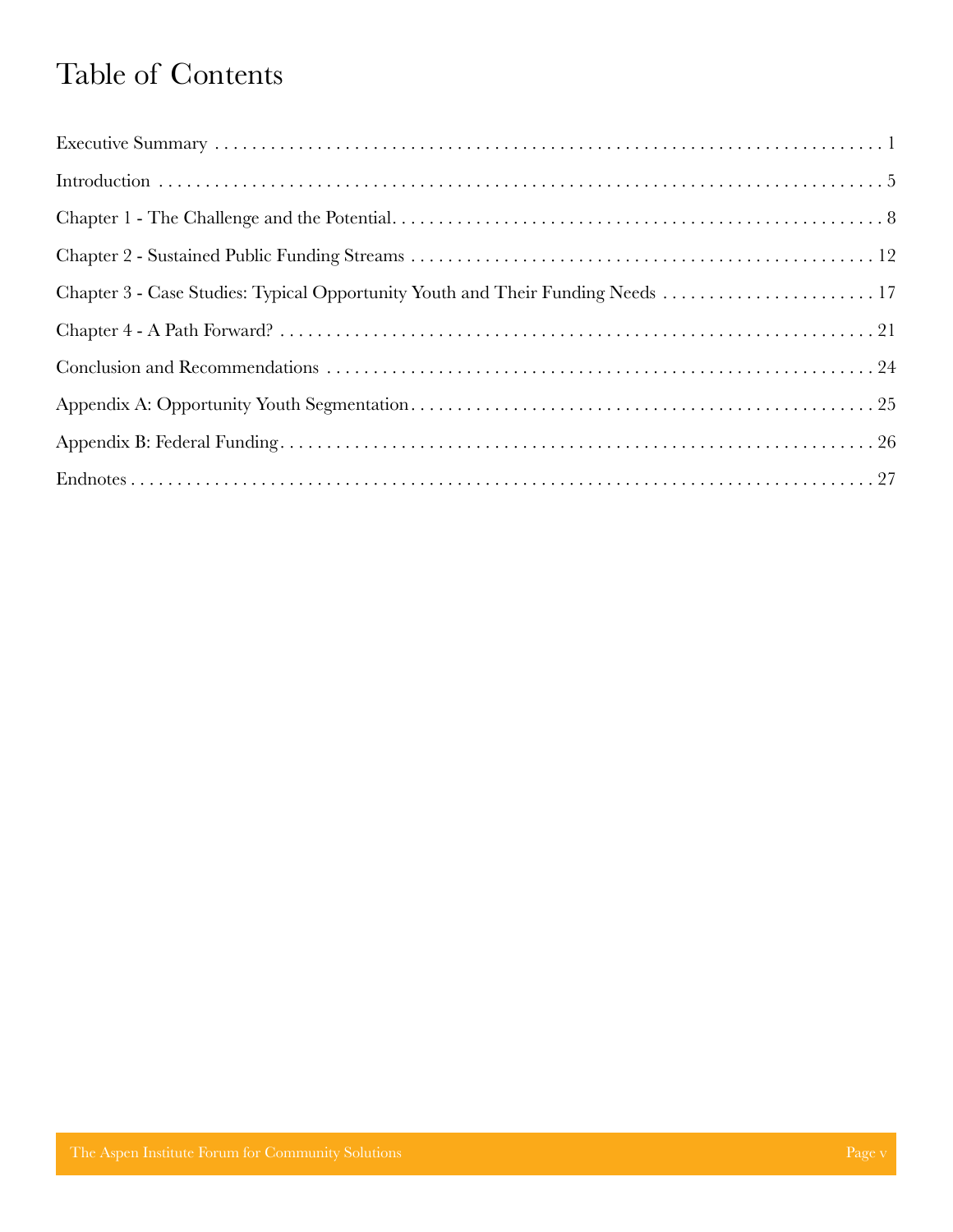### <span id="page-5-0"></span>Executive Summary

There are currently five million young<br>
adults in the US who are neither working<br>
nor engaged in education. These are<br>
"opportunity youth," and while some federal<br>
resources are focused on their success, these funds are adults in the US who are neither working nor engaged in education. These are 'opportunity youth,' and while some federal limited, disjointed and hard to combine effectively to serve opportunity youth. In addition, many communities are either not aware that these funds can be used for opportunity youth, or have decided that accessing them is too difficult, or simply not worth the effort, due to the many and varied requirements each funding source may have. Since these are limited resources, it would make the most sense to maximize each funding resource's ability to serve young adults, singly *and in combination together* to meet the specific needs of opportunity youth. Unfortunately, from the service provider's perspective, that is not how these funding streams are currently configured.

This research report will look at four major federal funding streams that can help opportunity youth, from the unique perspective of the community organizations that do this work. These organizations work tirelessly to stitch together funding streams in what can only be described as an heroic effort. Due to the complexity of these funding streams, and the rules and procedures around them, very few communities in the U.S. are, to our knowledge, fully utilizing all four of these very large public resources to fully benefit opportunity youth. The complexities in use of these resources not only happens at the federal level – most of these funding streams also pass through a level of state and/or local rulemaking and processes, which can add more complexity.

The four federal funding streams this paper focuses on are:

**• WIOA** (Workforce Innovation and Opportunity Act) - U.S. Departments of Labor & Education: youth and adult workforceoriented programs – including education.

- **• TANF** (Temporary Assistance for Needy Families) - U.S. Department of Health and Human Services: broad support for needy families, including education and work.
- **• SNAP** (Supplemental Nutrition Assistance Program) **Education & Training** - U.S. Department of Agriculture: education and training for 'food stamp' recipients.
- **• Federal Pell Grants**  U.S. Department of Education: college tuition support for low income students.

**"Due to the complexity of these funding streams, and the rules and procedures around them, very few communities in the U.S. are, to our knowledge, fully utilizing all four of these very large public resources to fully benefit opportunity youth."**

These four funds together are budgeted at \$50 billion per year – however, they are structured to serve a much wider population than opportunity youth, and also serve a larger variety of outcomes, in some cases, than educational attainment or employment. The federal government also provides some additional funding, about \$100 million per year – to a small roster of opportunity youth-specific programs (including WIOA's youth-focused funding), which are also vital to the communities serving opportunity youth.<sup>1</sup> This report, however, focuses on the potential of these four larger, multi-purpose federal funding streams to be put to better use serving opportunity youth.

Direct providers of education and workforce programs to opportunity youth report that they are focused on three different kinds of goals for young adults: 1) attaining education credentials (high school and/or postsecondary); 2) attaining and keeping a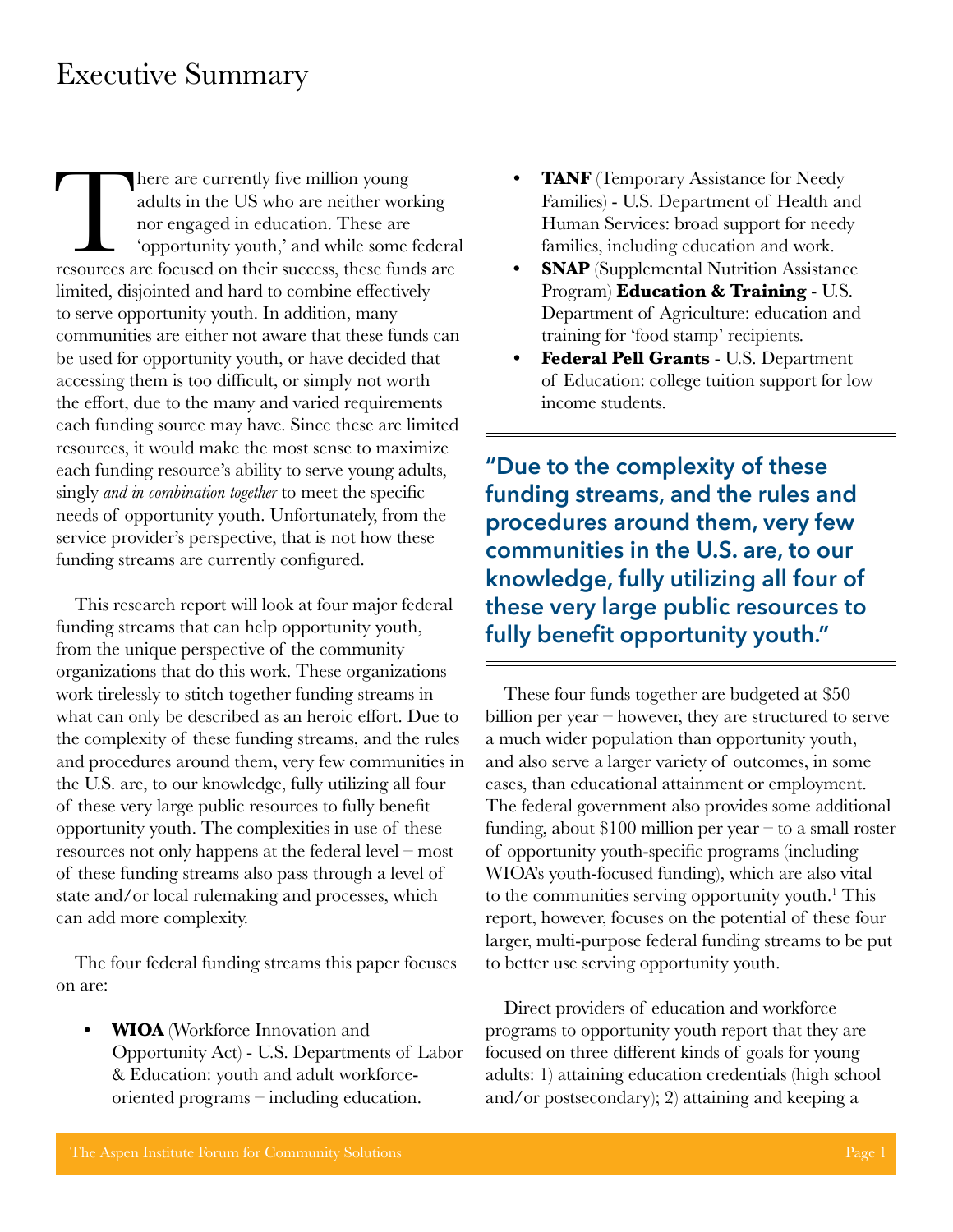decent wage job; and 3) removing barriers (such as insecure housing, or lack of child care) that make attending school and work difficult.

The optimal package of supports for opportunity youth based on research on intervention effectiveness, and provider feedback, addresses the need for:

- Cost of academic credential attainment covered (tuition, tests, books, tutoring, etc.).
- Consistent, reliable, culturally competent navigation of the education and/or workforce systems.
- For those needing to work, as needed: pre-work skills (soft skills); job placement; job retention support.
- As needed, case management support to reduce specific life barriers (aside from employment/income support), the most common and significant of which are stable housing, child care, transportation, and access to food.

Federal funds can be used for all the above purposes, however, each federal funding stream has unique restrictions in terms of who can access them, and not all funding streams can be used for all needs.<sup>2</sup>

While at first glance it may appear that there are adequate, though differentiated, resources, practitioners reported the following major challenges in stitching together these funding sources, when serving individual opportunity youth<sup>3</sup>:

- All the four funds together are not enough to meet the demand they see for services to opportunity youth; additional funding is needed.
- While federal funds can frequently be 'braided' (combined in non-overlapping ways for an individual), in general, truly blending funds together in flexible ways to meet the specific needs of the youth is not allowed; this leads to increased administrative costs for the provider,

|                                                           | <b>WIOA</b><br>Title 1<br>&2 | <b>TANF</b> | <b>SNAP</b><br>E&T | Pell |
|-----------------------------------------------------------|------------------------------|-------------|--------------------|------|
| Academic Supports (tutoring, etc.)                        | X                            | X           | $\mathsf{X}$       |      |
| <b>Student Support Services</b><br>(childcare, transport) | X                            |             | X                  |      |
| <b>Tuition and Fees</b>                                   | X                            |             | X                  | X    |
| Intake and Assessment                                     | X                            | X           | X                  |      |
| <b>Advising and Case Management</b>                       | X                            | X           | X                  |      |
| <b>Career Coaching and Job Search</b>                     | X                            |             | X                  |      |
| <b>Job Placement</b>                                      | X                            |             | X                  |      |

*NOTE: Chart is for high-level summary purposes only; each funding source has more complexity in eligibility and use than can be briefly summarized here.*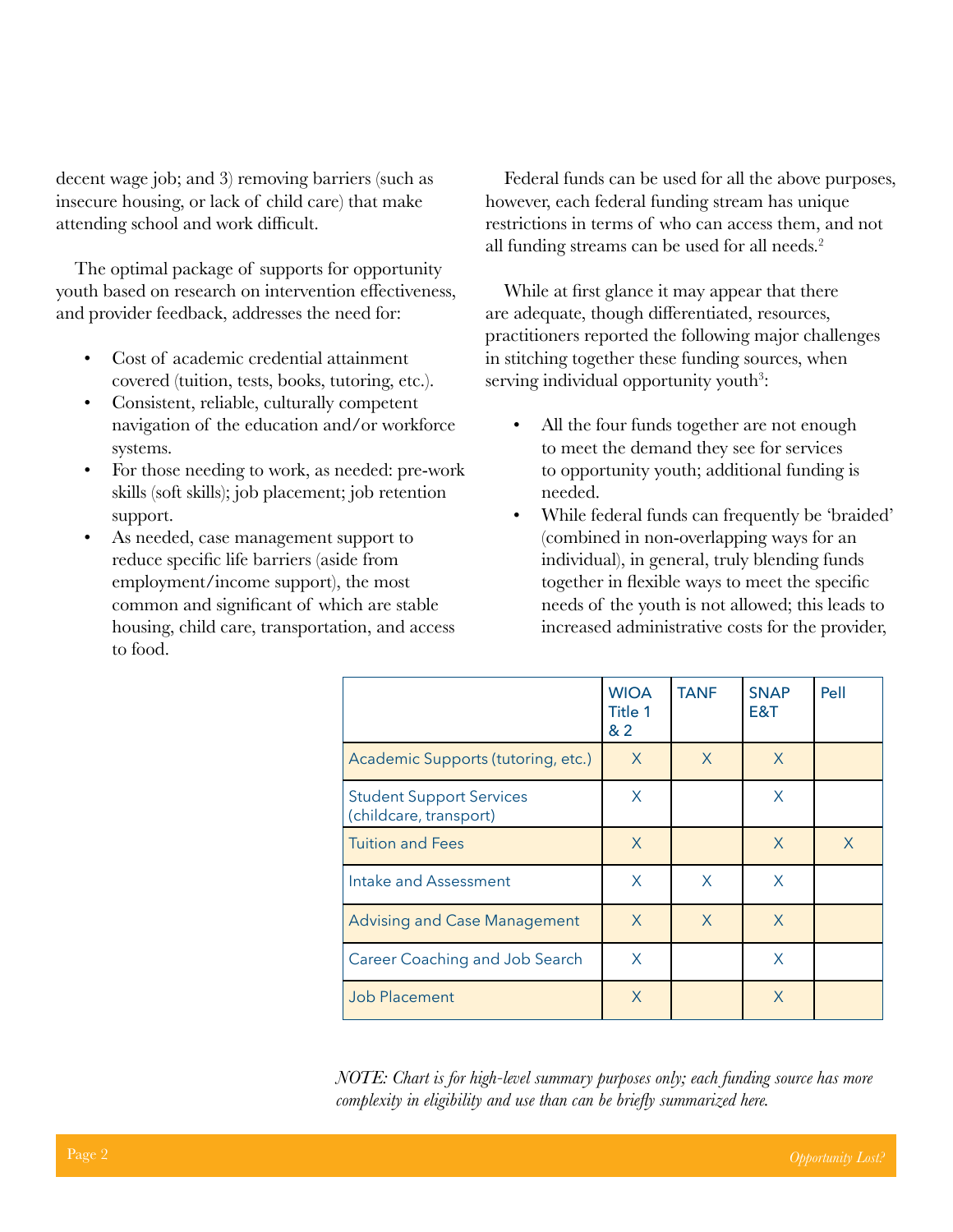which are not completely reimbursed, creating the need for additional outside fundraising to serve this population.

- Case management and/or navigation supports are hard to adequately fund for high barriers youth, and/or are funded at an unrealistic mandatory case load levels in some programs.
- Income eligibility thresholds in some programs for youth under 18 living at home mean that some youth are not eligible for needed services.
- Nearly none of the funds can be used for housing, which is an acute need for many young people.
- Longer time periods to success: most of these funds are designed around the needs of adults, which can tend to be shorter term, and less multi-issue than youth needs. Youth needs and barriers take longer to address.
- Reimbursement-based funding approach in some of these funds has a negative impact on organizational cash flow.
- 'Middle' income youth (in that they are just over the very low income eligibility standards) still need supports, but are ineligible for some programs.

These four federal resources, while substantial, are not currently large enough to meet even a small fraction of the need to support five million opportunity youth to return to education and/or work. Moreover, the way these different funds are organized, administered, and eligibility and other rules for use are determined, all combine to lessen rather than strengthen the impact these resources could have. Some recent advances have been made at the federal level – WIOA's new approach includes greater alignment with other federal funds, and a project called the Performance Partnership Pilots<sup>4</sup> is specifically focused on how opportunity youth-focused funding can be better combined – but there is still more work to be done.

We recommend the following next steps be taken – by community organizations, by local collaboratives focused on opportunity youth, by governmental agencies at all levels – to further build all our efforts towards a better functioning 'system' to support young people:

- 1. Create a set of resources to help local opportunity youth collaboratives and providers understand and use these federal resources to an increased degree.
- 2. Continue, and continue learning from, the federal Performance Partnership Pilots, which allow for blending and braiding of funds, and study the effects of more kinds of waivers at all levels (federal, state and local).
- 3. Support local community cross-sector planning for the removal of any local barriers to maximizing existing funds.

**"These four federal resources, while substantial, are not currently large enough to meet even a small fraction of the need to support five million opportunity youth to return to education and/or work."**

- 4. Surface and make available more data regarding which federal funds are being used for opportunity youth within each community.
- 5. Advocate for changes to policies and regulations at all levels of government which restrict the efficacy of public funds meant to support opportunity youth.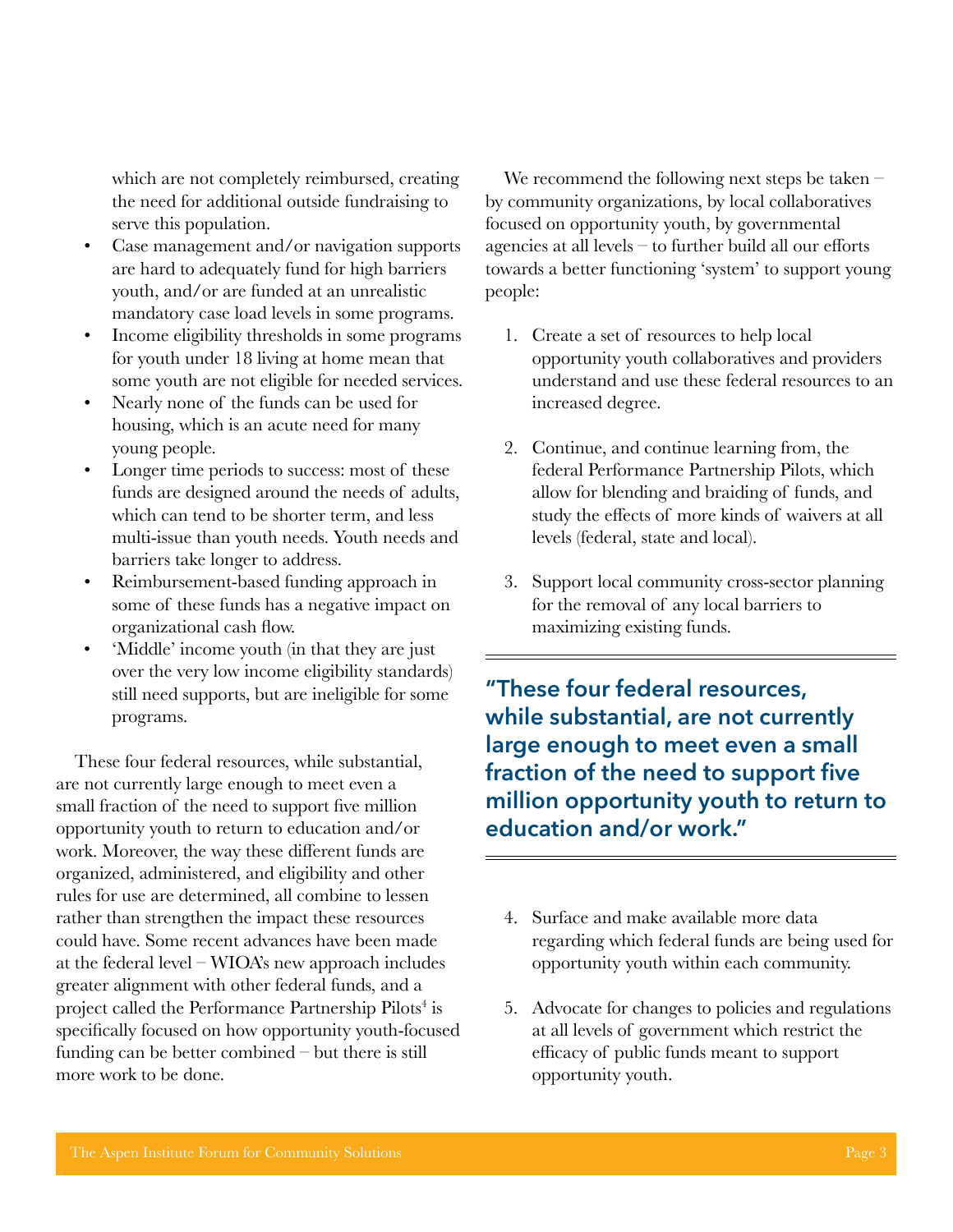6. Develop complimentary state-level opportunity youth funding strategies that can fill gaps in the federal funds structure.

A very real opportunity exists for communities to increase use of federal resources, and focus them on opportunity youth; at the same time, the various layers of government – from the federal agencies administering these funds, to states and their roles in oversight, to local government and intermediaries as they disburse funds – all have an opportunity to maximize use of, and make these funding streams respond better and more equitably to the unique needs of opportunity youth.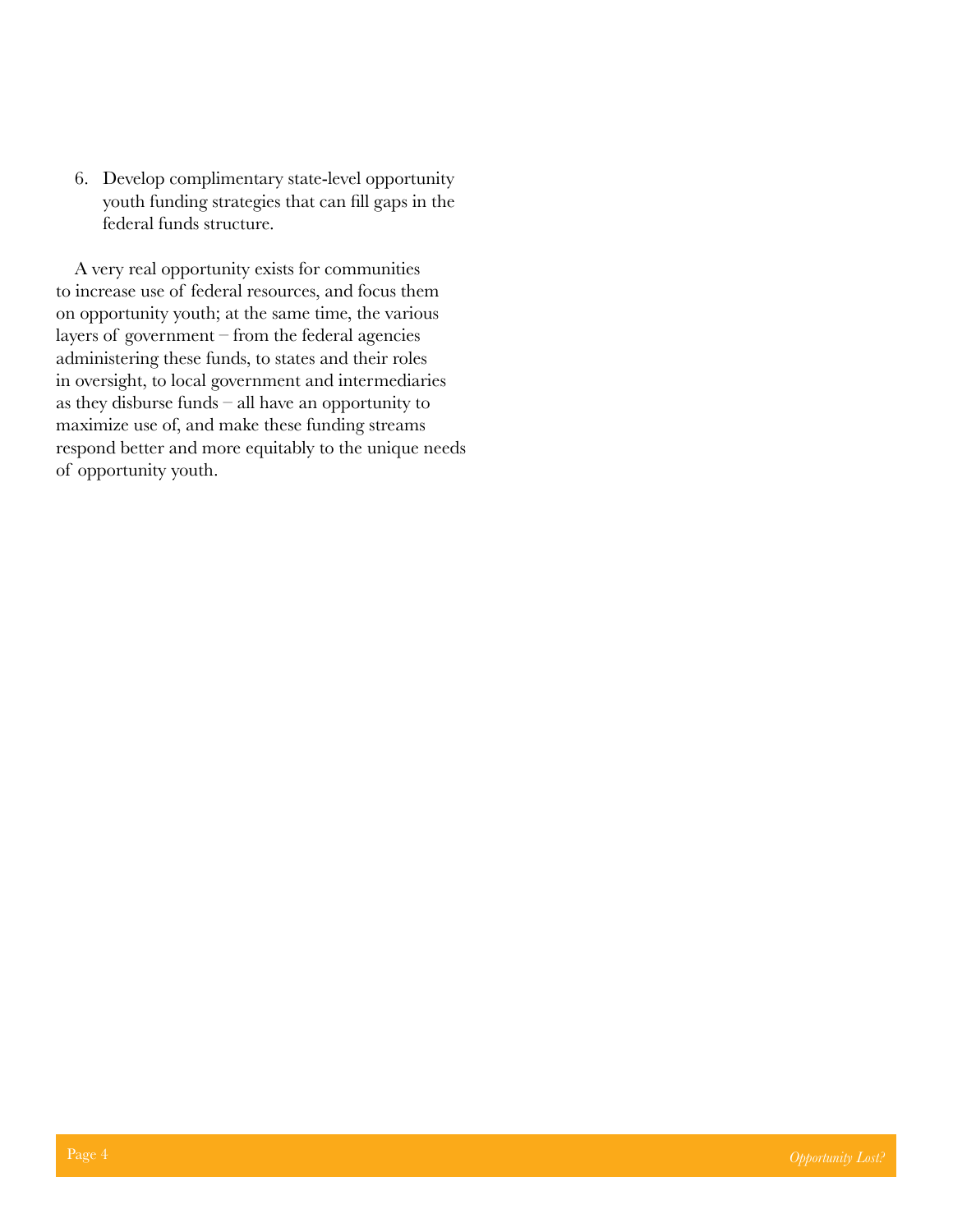### <span id="page-9-0"></span>Introduction

The past five years have seen a large increase<br>in publications and reports related to<br>opportunity youth. This report does not<br>seek to replicate those efforts, and the<br>reader is referred to the endnotes of this report and in publications and reports related to opportunity youth. This report does not seek to replicate those efforts, and the other resources<sup>5</sup> for deeper reading describing who opportunity youth are, the launch of the opportunity youth movement, information on programmatic interventions, and other reports on return-oninvestment and funding issues.

What this report seeks to do is assess the major federal public funding streams that can be used to support the success of older youth and young adults seeking to complete their educations and/or enter the workforce. It further seeks to do this from the perspective of the local service providers who are working very hard to combine these funding streams in creative ways (within legal and regulatory constraints) to the ultimate benefit of opportunity youth.

**"It would be a terrible waste to either leave these resources on the table, or to not work to maximize their impact, when so many young people are in need of the supports that they offer."**

How these funding sources is structured is likely impacting their overall effectiveness in reducing the numbers of opportunity youth. Additionally, in some cases the sheer challenge of drawing down these resources may be preventing communities from even trying to access them to support opportunity youth.

It would be a terrible waste to either leave these resources on the table, or to not work to maximize their impact, when so many young people are in need of the supports that they offer. To do that, we need to understand more about the funding needs that exist,

how funding is structured, its limitations, and what services providers are telling us would improve their efficacy.

#### **Background: Who are opportunity youth?**

'Opportunity youth,' as a term emerged out of the White House Council for Community Solutions in 2012 as the focus of their final report *Community Solutions for Opportunity Youth.<sup>6</sup>* The term describes young adults, aged 16-24, who are neither in school nor working.

Estimates of the numbers of opportunity youth vary. The most recent estimate, from Measure of America, indicates that nationally there are about 5 million opportunity youth (or 14% of all 16-24 year olds).7 Other estimates range from 2.4 million to 7.6 million.<sup>8</sup>

Those estimates are based on surveys of a single point in time. The chances that a young person will be disconnected from school and work at some point between the ages of 16 and 24 are much higher, according to Jobs For The Future: "Nearly 40 percent of our young people between the ages of 16 and 24 are weakly attached or unattached to school and work at some point during that formative stretch of their young lives."9

Moreover, despite young people's aspirations to advance and secure good paying, family wage jobs, once you have experienced disconnection from school and work, it's very unlikely they'll be able to earn significant wages, as only  $1\%$  of youth who've been disconnected will earn an Associate's degree or higher, compared to  $36\%$  of the general population.<sup>10</sup> And the data is clear: a large majority of today's and the future's well paying careers will require some kind of training or credential after a high school degree. $<sup>11</sup>$ </sup>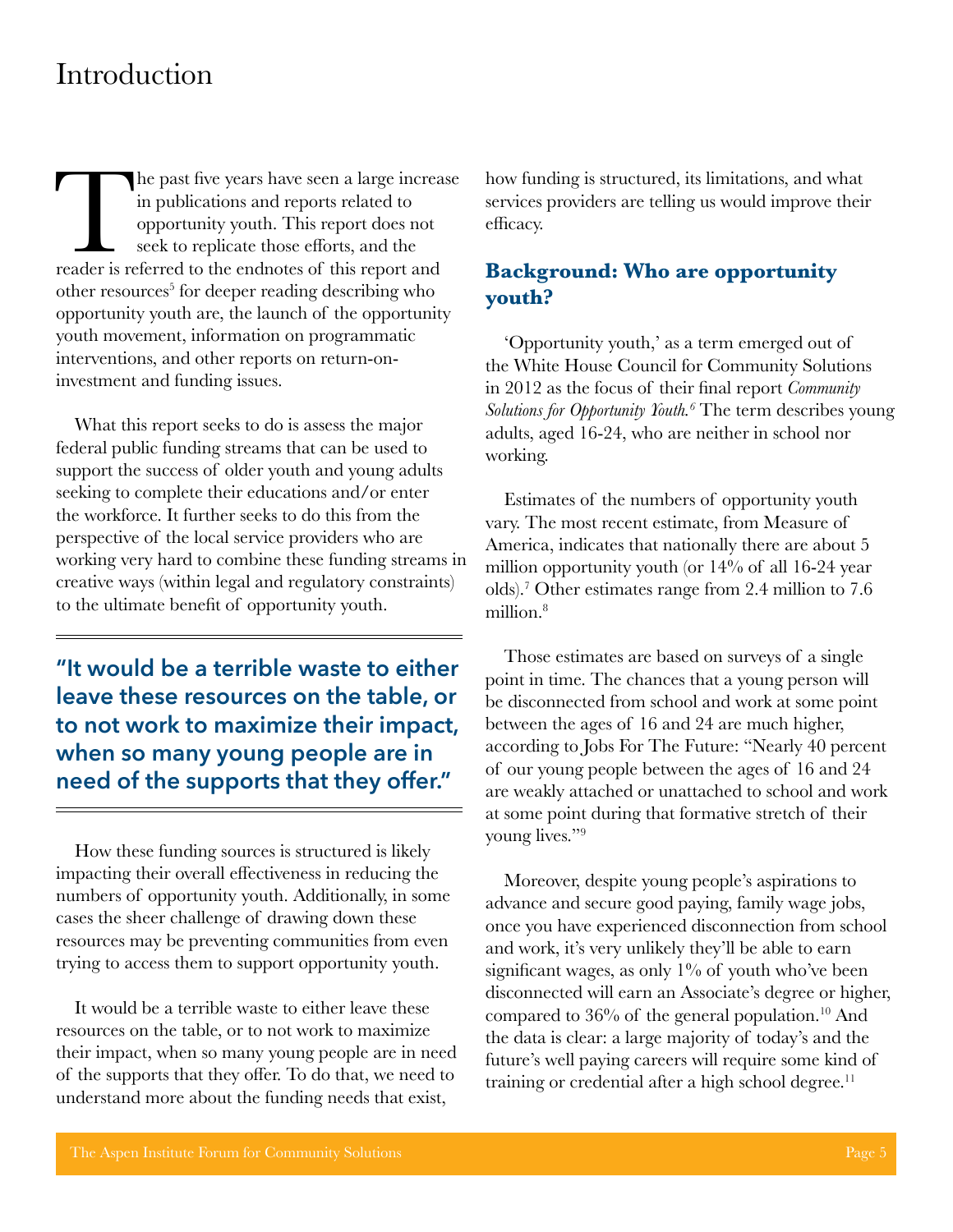The question is: can the US afford to write off such a large group of young people? As employers complain about the lack of qualified job applicants, can we also afford the long term public and social costs associated with a large group of under-educated and under qualified workers? One estimate places the personal and public costs of not changing the trajectories of opportunity youth at \$6.3 trillion dollars over the lifetimes of all current opportunity youth.<sup>12</sup>

#### **It's not that we're not doing anything**

There are, in fact, many public funding streams focused on the educational and employment needs of youth and adults. These funding streams are focused on objectives such as:

- Getting a standard high school diploma
- Getting an alternative high school credential, such as the GED
- Going to college (including 2-year degrees and short term credentials)
- Providing pre-workforce skills/training (sometimes called 'soft skills')
- Helping people secure employment
- Defraying some major 'life' costs associated with school or finding work, such as child care, food or housing

However, these funding streams are focused on the needs of all low-income Americans, not the specific circumstances and needs of disconnected young adults. Also, they mostly treat the education and employment needs of individuals as separate problems to be solved, and so are difficult to (or in most cases, expressly forbidden to be) combined to help individuals, such as opportunity youth, who are experiencing multiple needs and challenges simultaneously. Moreover, many of these funding streams were designed with a 'prototypical' student or worker in mind – one that has not disengaged and fallen behind in their progress towards education and employment goals – and hence have eligibility criteria and built-in restrictions that do not match the real lives and needs of opportunity youth.

The federal government does offer limited funding supports for specialized programs that are focused only on opportunity youth-type populations; for example, JobCorps or YouthBuild. The 2016 *Bridge to Reconnection* report discusses these programs in detail, which currently serve about 100,000 opportunity youth per year.<sup>13</sup> Without a doubt, doubling or tripling the funding for these programs would be a benefit to opportunity youth, yet it's clear that the vast majority of the 5 million opportunity youth in our country will also need to be better served by the much larger, mainstream education and workforce programs. These programs have budgets that dwarf the specialized federal opportunity youth programs, so if we want to approach changing the problem at scale, we will need to improve how these funds operate for opportunity youth.

#### **Calling the question**

Given this context, this report sets out to better understand the largest 'mainstream' federal funding resources that can be focused on young adult education and employment needs, and better understand, from a service provider's perspective, the extent to which these resources can be used to address the needs of opportunity youth in the US.

#### **The question we seek to answer is: Why aren't these large sustained public funding streams leading to opportunity youth success at a greater scale?**

To answer this question, we will attempt to answer these leading questions: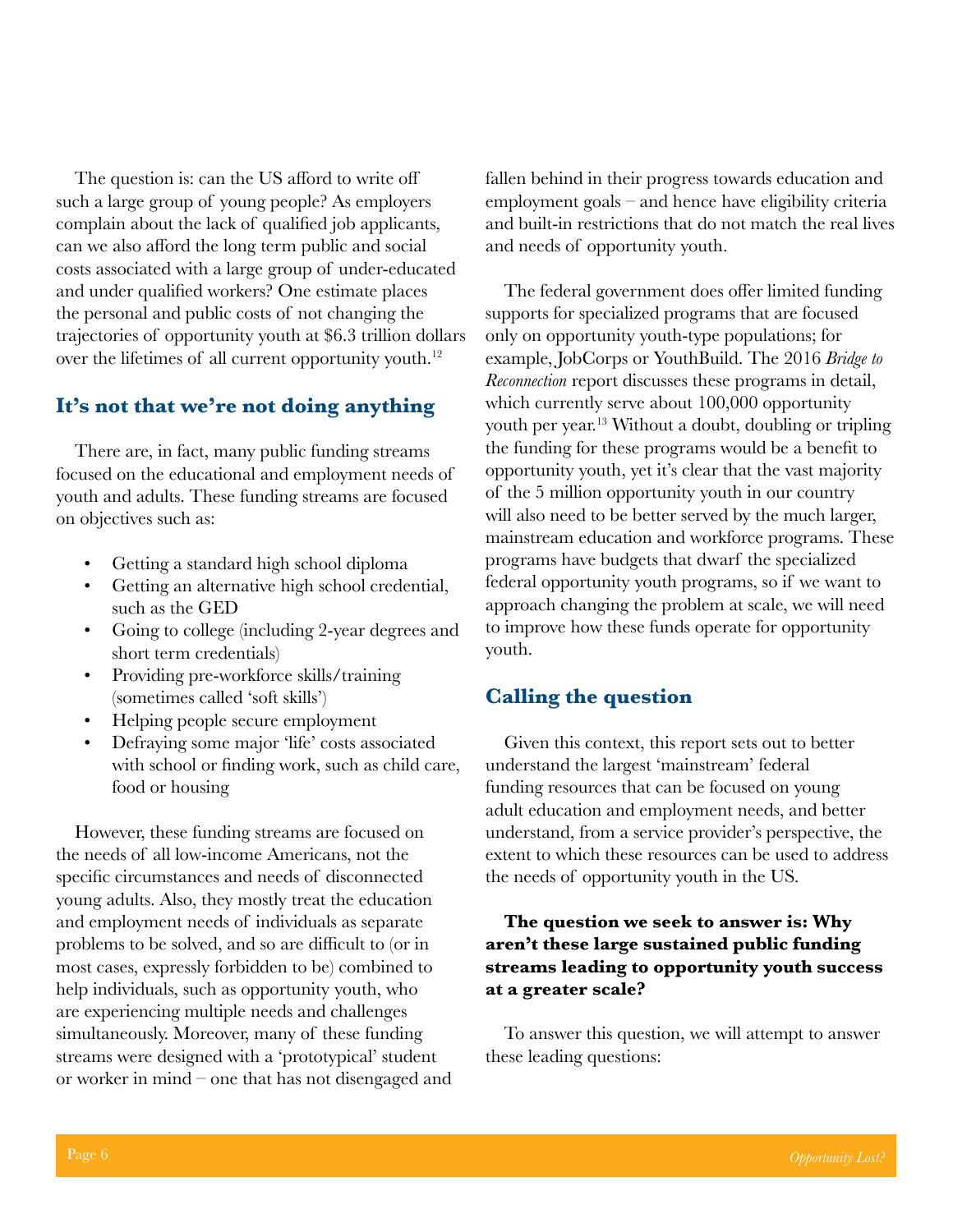- most frequently need to be successful?
- What are the existing major, mainstream public funding resources that can be used for opportunity youth?
- What are the challenges to utilizing these funding streams, relative to the specific needs of opportunity youth (and in particular, from the perspective of providers of services to opportunity youth), both in terms of access to and use of funds?
- How can those challenges be addressed?

While inadequate funding to meet known needs is a part of the problem, at least some of the challenges occur because of the structure of funding streams and barriers to effectively combining them in ways that meet opportunity youths' needs. That is to say, some federal agency (and state or municipal agency, in their roles disbursing federal funds) regulations, rules, and historical practices unintentionally interfere with providing the most effective services to opportunity youth.

The area of the existing main the model of the state of the state of the state of the state of the computed of the state of the state of the computations of the state of such that the computations with the state of suppor **"The question is: can the US afford to write off such a large group of young people? As employers complain about the lack of qualified job applicants, can we also afford the long term public and social costs associated with a large group of under-educated and under qualified workers?"**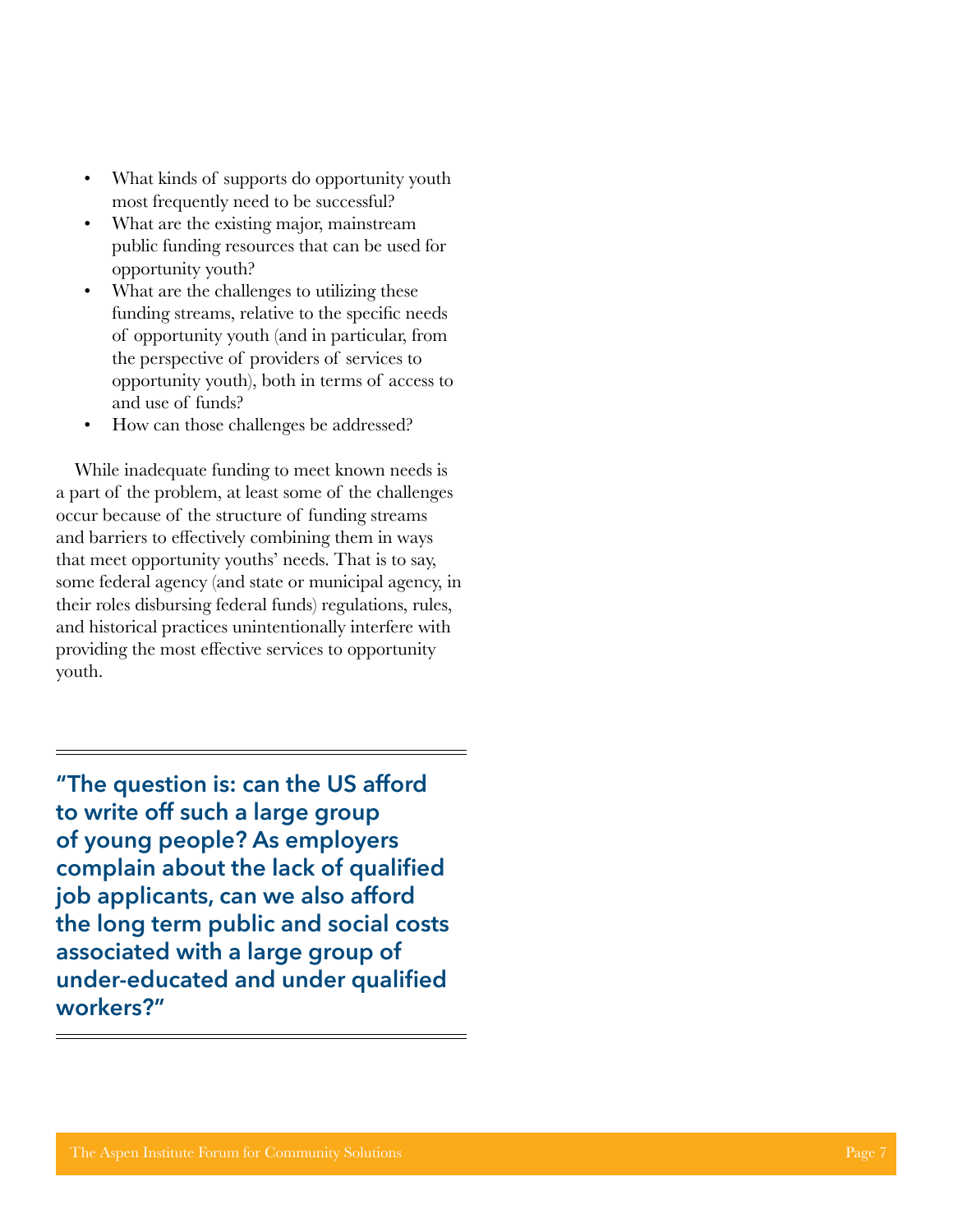

# <span id="page-12-0"></span>The Challenge and the Potential

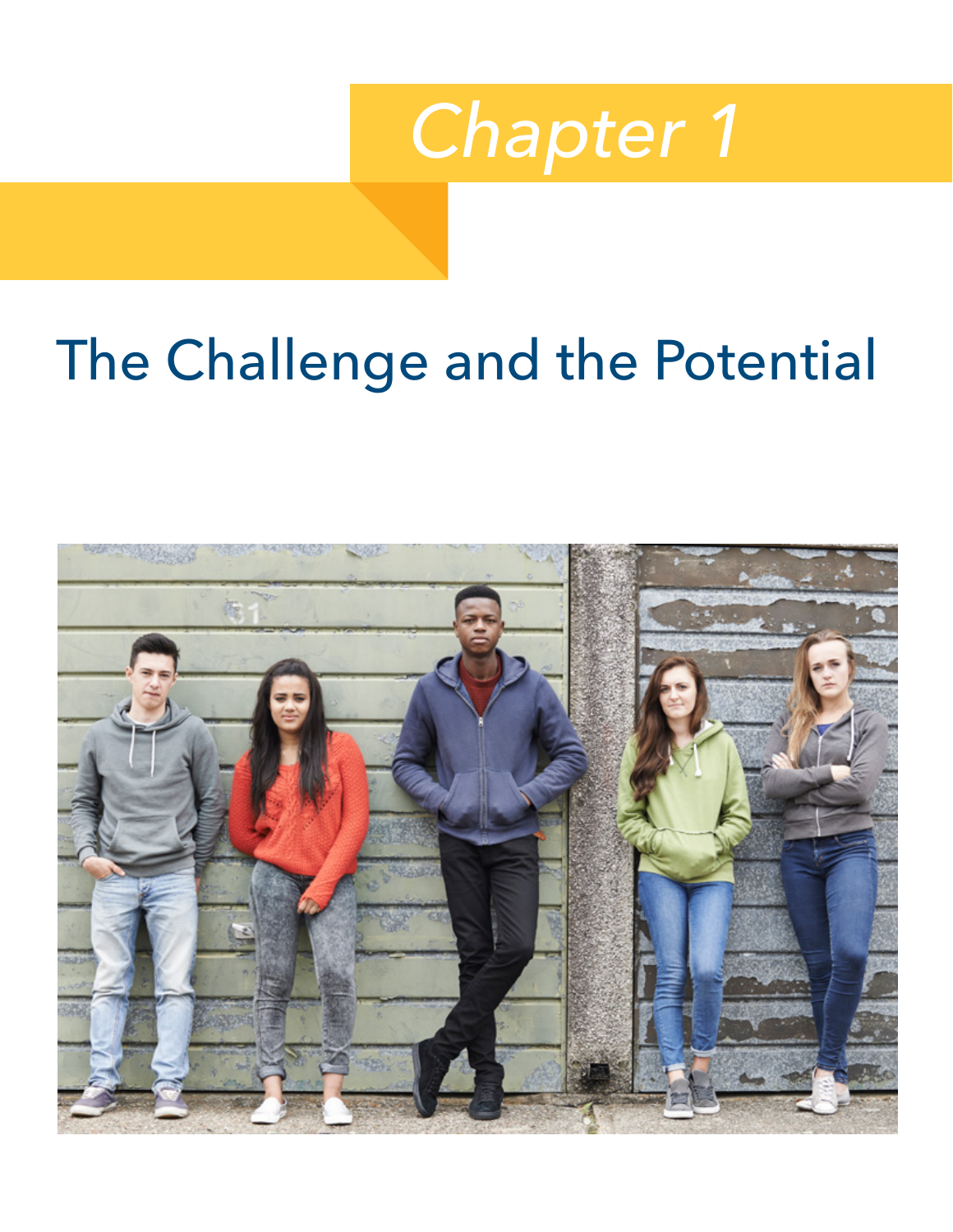#### **What do opportunity youth need to be successful?**

y the simplest definition, to stop being an opportunity youth means to either become employed, or to return to education – and complete a credential. In reality, for nearly all opportunity youth returning to complete their opportunity youth means to either become employed, or to return to education – and complete a credential. In reality, for nearly educations (secondary or postsecondary), they will need to attain at least part-time employment while in school.

Because we are motivated by the long-term success of young adults, the Aspen Forum for Community Solutions does not believe that it's sufficient to connect a young person to a low-paying, entry level job that has low job retention rates, can not support a family, and has limited to no opportunities for advancement.

Similarly, the Aspen Forum does not believe that attaining a high school degree or equivalency certificate constitutes sufficient educational attainment any longer. The data is clear that in a few short years, almost two thirds of all jobs will require some kind of postsecondary credential.<sup>14</sup>

Therefore, if our goal for opportunity youth is to help to support them to attain family-wage level jobs that offer career advancement and participation in the American Dream, we need to support these young adults to complete a high school credential (if not attained already) and a postsecondary credential (certificate, apprenticeship, 2 or 4 year degree) of some kind. Frequently it's also necessary for opportunity youth to have employment while completing their educations.

**"A major challenge is that most of these funding streams are constructed to operate independently of each other, as if a person would only experience one problem – or need one kind of support - at a time."**

We know quite a bit about the backgrounds and life challenges of opportunity youth. Nearly all come from low-income families; large numbers experienced homelessness. Many female opportunity youth are parenting; some youth have been involved in the juvenile or adult justice system; some of these youth were foster youth.<sup>15</sup> All of these situations are disruptive to finishing your education or securing employment. Recent research into the lives of high school dropouts reinforces that youth experiencing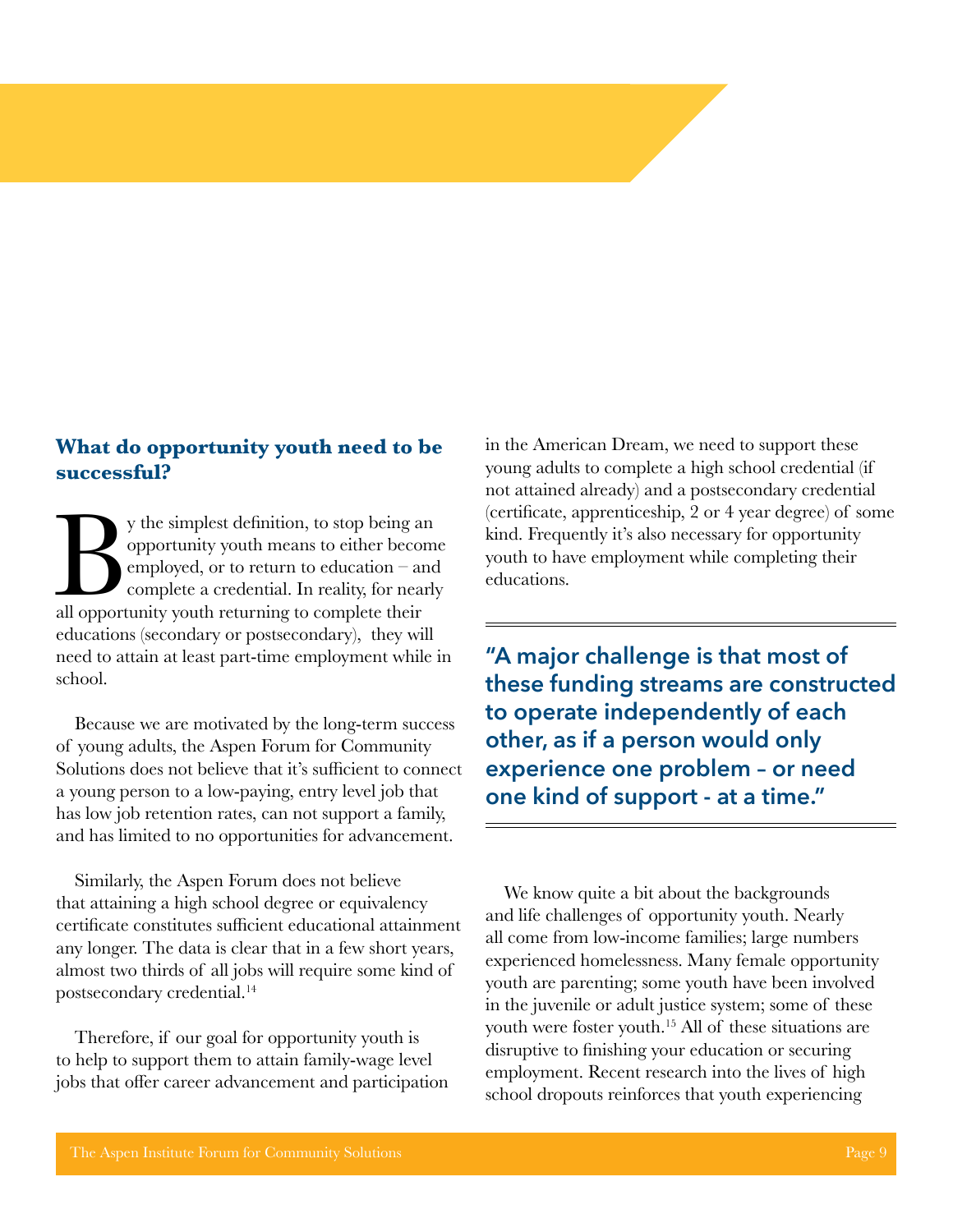multiple "adverse life experiences" more frequently quit school.16

Unfortunately, the array of federal and state funding streams available to those serving and supporting opportunity youth (including public agencies, K12 and postsecondary education institutions, and nonprofits) are not set up to coherently deliver the combination of supports that these young adults need in order to advance to meaningful careers with wages that can support families. A major challenge is that most of these funding streams are constructed to operate independently of each other, as if a person would only experience one problem – or need one kind of support - at a time. Such is not the life of an opportunity youth. Additionally, these large funding streams almost all serve a larger population than just opportunity youth alone, so are not specialized for their needs, nor set up to be easily combined by those organizations serving this population.

#### **Serving opportunity youth: getting the right support to the right person**

While each opportunity youth has their own individual set of needs and supports they could benefit from, based on interviews with providers and reviewing the research, this paper will propose that, from the service provider's perspective, there are three

major groups of opportunity youth, with each group having several potential pathways.

The major segments are:

- Those still needing to complete a high school credential and then move on to a next step (postsecondary or job).
- Those needing to complete a postsecondary credential and ultimately secure a living wage job.
- Those with enough educational credentials and just needing to secure employment.

Within each segment, the major variables are:

- Those needing concurrent employment (of any kind; low-wage or otherwise).
- Those needing reduction of major barriers to education or work (eg. housing, child care, prework skills, transportation, etc.).
- Those needing both employment and barrier reduction supports.

Our matrix does not address those students who need to access high school or postsecondary credentials, but have neither the need to work nor need for barrier reductions. Small numbers of such youth exist, but they most typically may not need or seek support from service providers.

|                                                | Needs a<br>high school<br>credential | Needs a post-<br>secondary<br>credential | <b>Needs</b><br>employemnt<br>only (has<br>enough<br>education) |
|------------------------------------------------|--------------------------------------|------------------------------------------|-----------------------------------------------------------------|
| Needs employment<br>concurrent with education  |                                      |                                          |                                                                 |
| Needs barrier reduction                        |                                      |                                          |                                                                 |
| Needs both barrier<br>reduction and employment |                                      |                                          |                                                                 |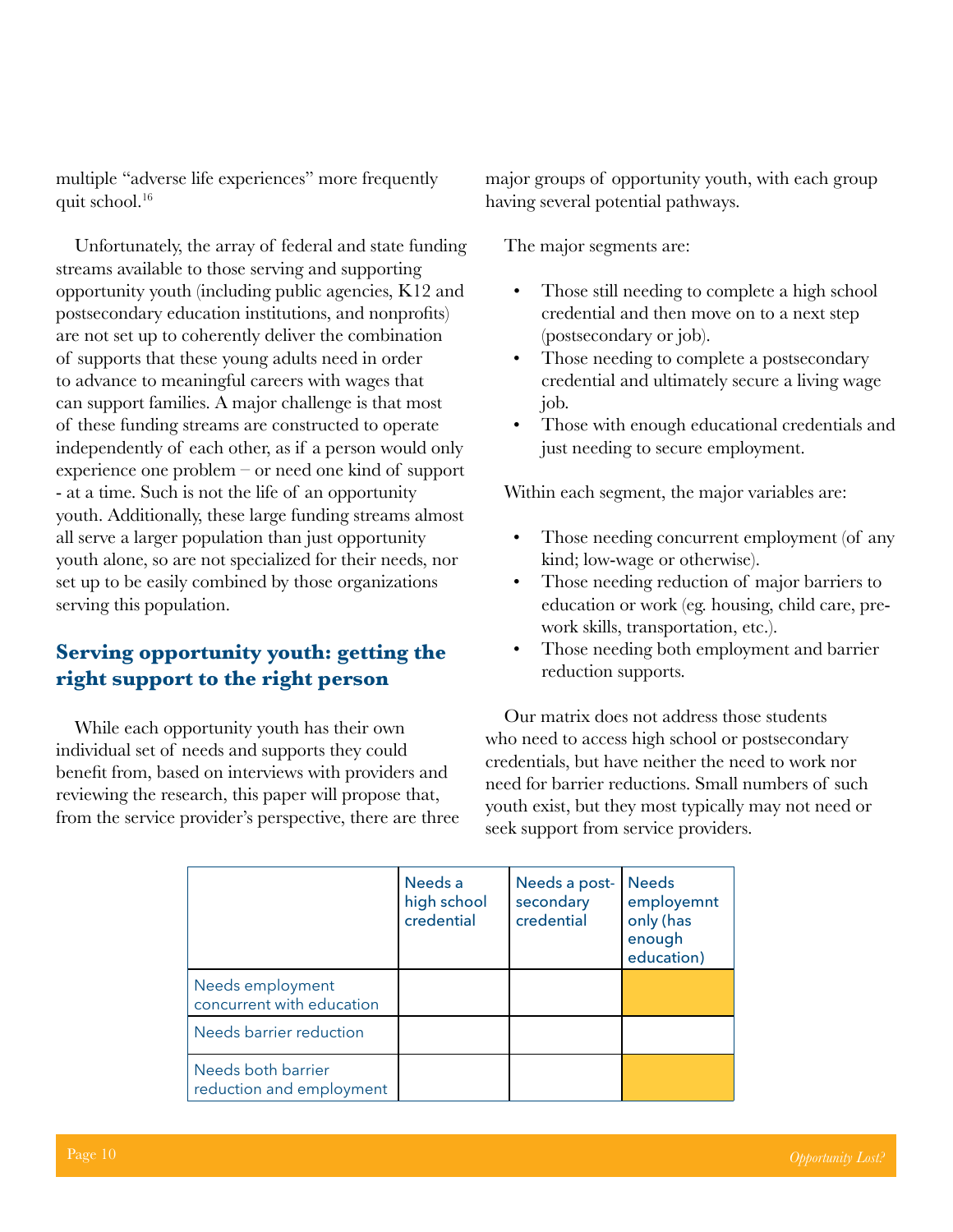See Appendix A for more detail on the 7 segments of opportunity youth.

In Chapter 3, we'll look more deeply into a few case studies, to understand better how these variables impact service provider choices and options when trying to serve opportunity youth.

#### **Is it worth it?**

You may be asking yourselves again, at this point, given the complexity of the funding streams and of the lives of opportunity youth, exactly how much effort (and expense) should be devoted to dramatically reducing the number of opportunity youth in the US.

The lifetime direct cost to taxpayers of one 20-year-old that does not reconnect to education or employment is \$235,680, and the social cost amounts to \$704,020.17 According to the 2016 *Bridge to Reconnection* report, "In 2011 alone, disconnection of 16-24-year-olds cost taxpayers \$93.7 billion in government support and lost taxpayer revenue. In addition, a 2012 study estimated that the lifetime economic burden of the 2012 cohort of opportunity youth would be \$1.6 trillion to the taxpayer and \$4.7 trillion to society. This latter estimate of a "social burden" includes lost earnings, health expenses, crime costs, and welfare and social services."18

The good news is that there are many public funding sources focused on supporting young adults to attain education credentials and employment. The bad news is that 1) the amount of funding is insufficient to address the needs of 5 million opportunity youth, and 2) the funding is compartmentalized into discrete small amounts that are difficult to combine to meet the complex needs of these young adults and propel them into successful futures.

**"The lifetime direct cost to taxpayers of one 20-year-old that does not reconnect to education or employment is \$235,680, and the social cost amounts to \$704,020."**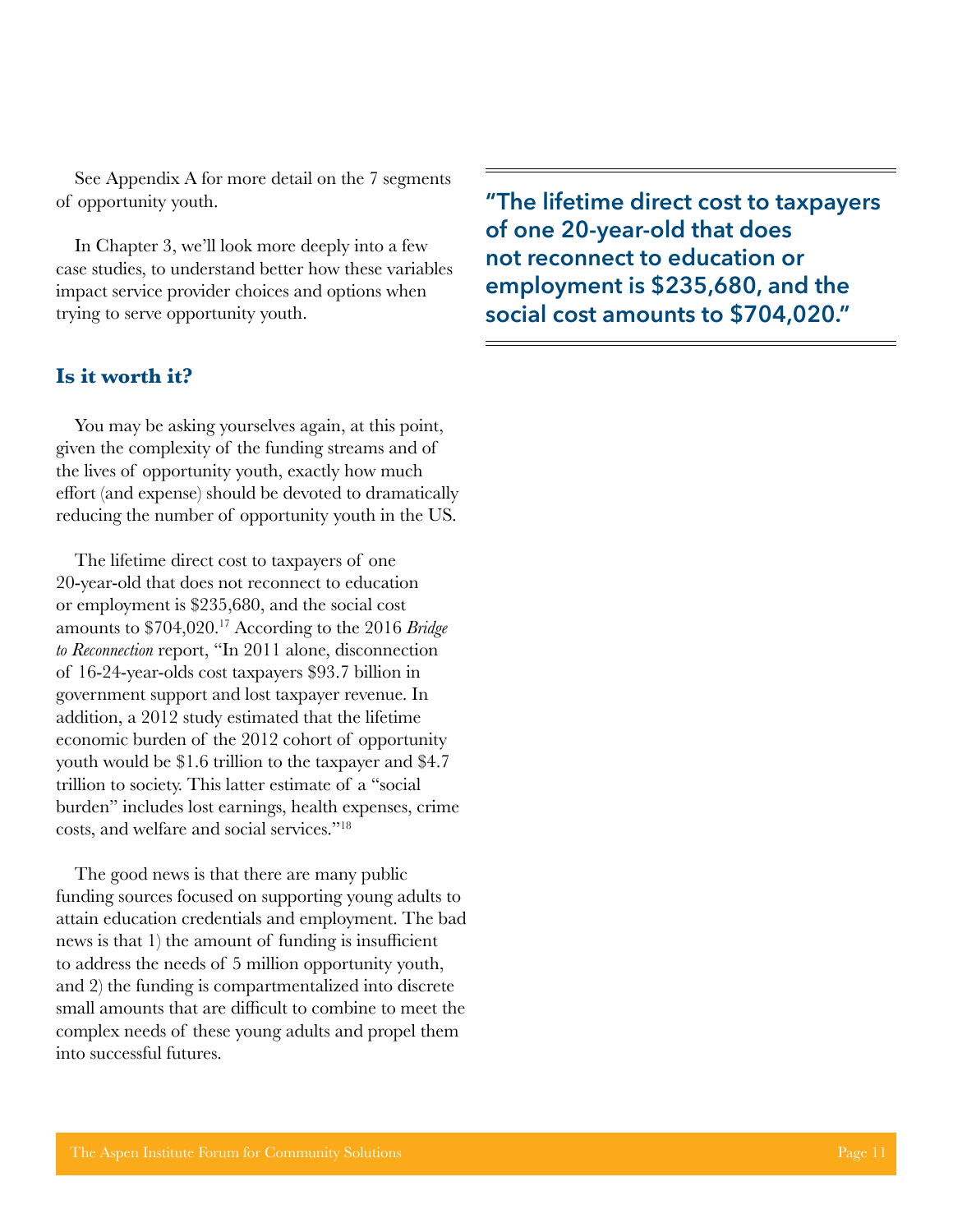

# <span id="page-16-0"></span>Sustained Public Funding Streams

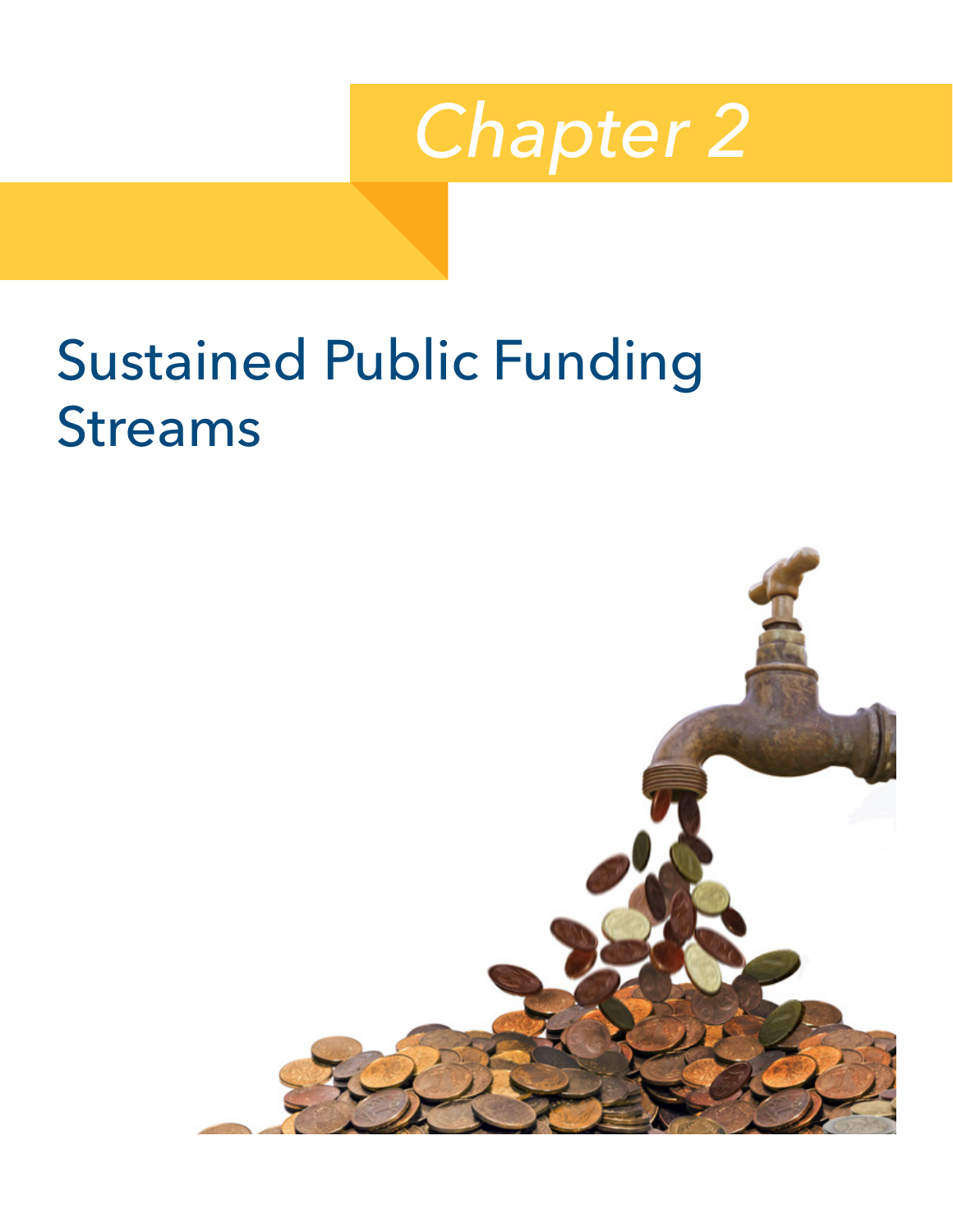This section focuses on the major federal funding streams that can be used to support the needs of opportunity youth for education, employment and barrier reduction; there are certainly other public funding funding streams that can be used to support the needs of opportunity youth for education, employment and barrier streams that are used to support opportunity youth beyond the four discussed here, but for the purposes of this report, we will focus on these most common and large ones.

As this is a national report, we focus on federal funding streams, however, your state (or local government) may also have additional funds that can be focused on opportunity youth. Appendix B contains a lengthier, more complete list of several dozen federal (and a few common state) funding streams that could be used to support opportunity youth.

The large dollar federal funding streams that hold the greatest opportunity and potential to serve very large numbers of opportunity youth that we will discuss are:

- **• WIOA** (Workforce Innovation and Opportunity Act) - U.S. Departments of Labor & Education: youth and adult workforceoriented programs, including education.
- **• TANF** (Temporary Assistance for Needy Families) - U.S. Department of Health and Human Services: broad support for needy families, including education and work.
- **• SNAP** (Supplemental Nutrition Assistance Program) **Education & Training** - U.S. Department of Agriculture: education and training for 'food stamp' recipients.
- **• Federal Pell Grants** U.S. Department of Education: college tuition support for low income students.

While WIOA Youth and Pell are relatively wellknown resources to support opportunity youth, from informal discussions with opportunity youth focused collaboratives across the US, it's clear that not all WIOA non-youth programs, TANF, or SNAP E&T are being maximized as thoroughly as they could be to support opportunity youth.

In addition to the large funding streams we'll further detail, the federal government offers funding for several 'comprehensive approach' programs that are focused on opportunity youth and offer a range of supports to aid young adults in gaining employment (some with concurrent education certifications). In 2016, these programs were serving a total of about 100,000 opportunity youth annually, and include:

- Department of Labor: Reentry Employment Opportunities, JobCorps and YouthBuild
- Various Departments: Service and Conservation Corps
- Corporation for National and Community Service: State/National and National Civilian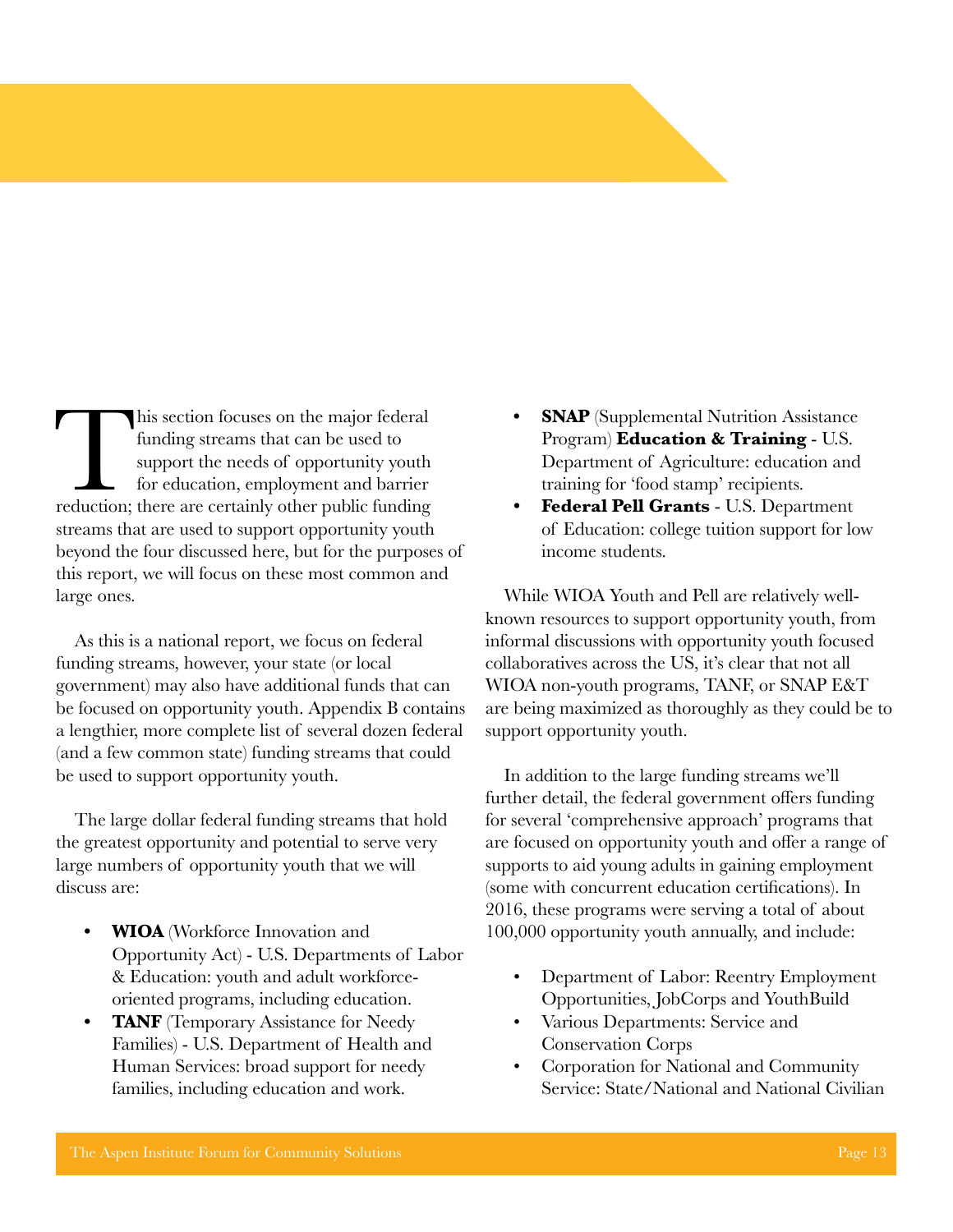Community Corps

• Department of Defense: National Guard ChalleNGe19

**"While WIOA Youth and Pell are relatively well-known resources to support opportunity youth, from informal discussions with opportunity youth focused collaboratives across the US, it's clear that not all WIOA non-youth programs, TANF, or SNAP E&T are being maximized as thoroughly as they could be to support opportunity youth."**

While an important part of the funding landscape that supports opportunity youth, these programs are not the focus of this paper, as those have been thoroughly profiled elsewhere (see *A Bridge to Reconnection20* for a detailed assessment of the value and impact of these important, comprehensive opportunity youth programs). The 100,000 program spots is critical to the success of those that are served, but only serves 2% of the 5 million opportunity youth in the US. The four federal funding streams mentioned at the start of this chapter are much larger in amount and potential for scale to support youth, and if they could be 'combined' effectively, could lead to substantial life changes for those youth and young adults unable to access the 100,000 comprehensive program slots.

*Please note that these are high level descriptions of these funding streams, presented for the purposes of noting differences. Many nuances of goal, program offerings, and eligibility have necessarily been lost in order to more concisely describe the main impacts of these funds. Some illustrative details are given, but because interpretation of use of funds may vary by state or* 

*municipality, what is allowed in your locality may differ due to local regulations, or because federal waivers or exceptions have been granted.*

#### **WIOA (Workforce Innovation and Opportunity Act)**

**Annual Federal Appropriation:** \$10B (~\$850M WIOA Youth)

**Note:** The WIOA has four parts, and different parts are administered by different federal agencies and have different rules. The general notes here apply only to Titles 1, 2 and 4; and intended to give the general flavor of how WIOA can be used, rather than be specific to each title.

**Goals:** Employment and training services for adults, dislocated workers, and youth, and adult education and literacy programs and vocational rehabilitation programs that assist individuals with disabilities in obtaining employment.

**Uses:** Academic support; student supports services (childcare, transportation, etc.); tuition/fees; intake/ assessment; case management; job coaching/search & placement; paid/unpaid work and internships, apprenticeships; leadership development.

**Eligibility:** 100% federal poverty rate or 70% of local living standard (or for youth "Free/Reduced Lunch eligible," which equals 185% poverty); must lack basic skills. There are differing age restrictions for adult vs. youth programs.

**Reported Restrictions & Challenges:** Service providers report it's hard to use WIOA for housing costs; it can be challenging to transfer a young person from WIOA Youth to WIOA Adult programs when they hit the age threshold; and there are restrictions on types of postsecondary credential types that WIOA funding can support.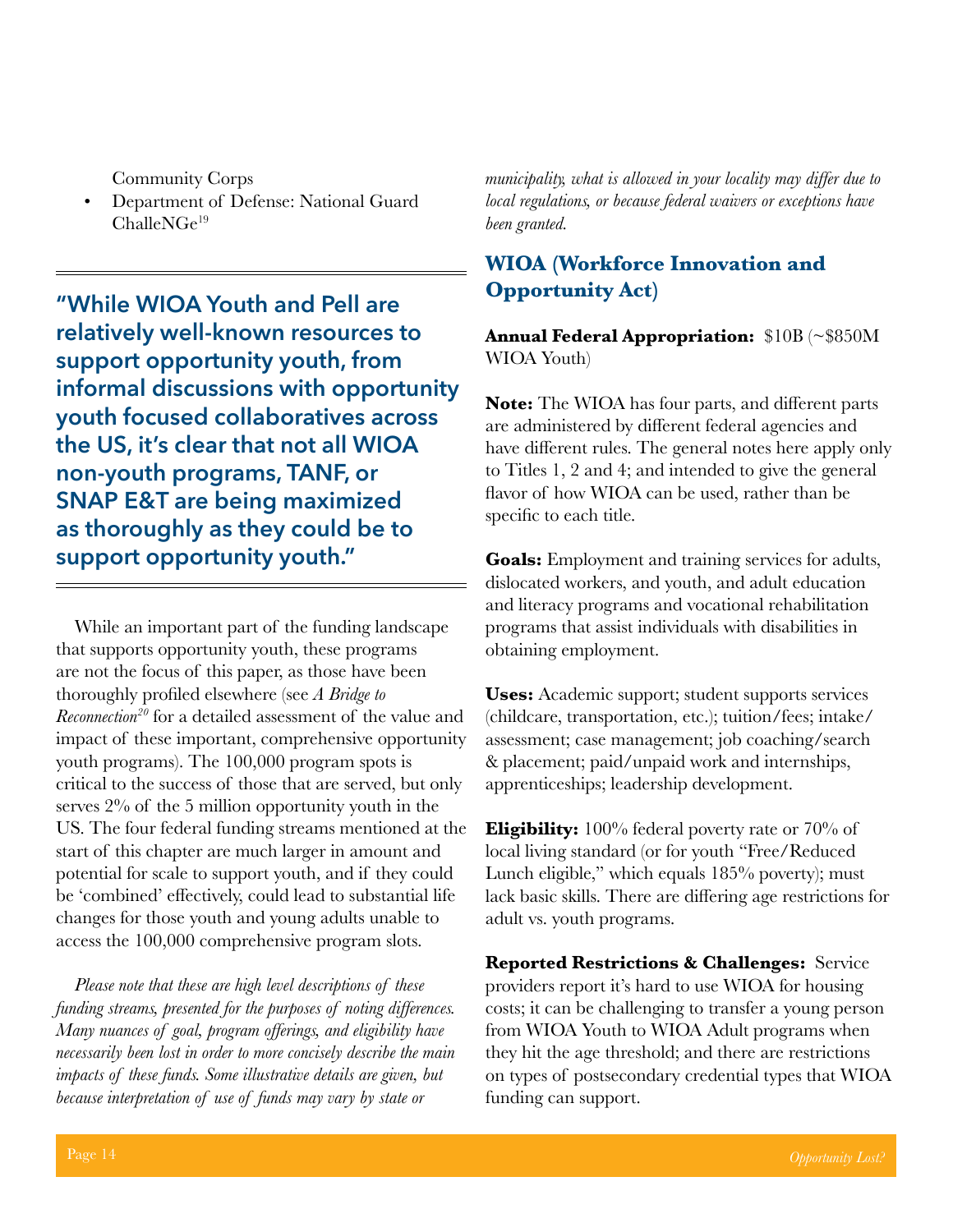#### **WIOA components of interest to OY providers:**

- Title I: Youth: 16 minimum age; max 24 for entry (can continue to access services after age 24).
- Title I: Adult: 18 minimum age.
- Title II: Adult and Family Literacy: ESL and/ or Adult Basic Ed programs.
- Title IV: Vocational Rehabilitation.

For more information: **<https://www.doleta.gov/WIOA/>**

#### **TANF (Temporary Assistance for Needy Families)**

**Annual Federal Appropriation:** \$16B (+\$10B state) - for all TANF purposes, which are primarily not workforce or education-related.

**Goals:** Cash assistance and other goals, including "end the dependence of needy parents on government benefits by promoting job preparation, work."

**Uses:** Can include navigation, case management, academic supports, intake/assessment.

**Eligibility:** US citizens; 'children' must be under 18 to qualify; recipients must have no other financial resources; income eligibility limit.

**Reported Restrictions:** 60 months maximum lifetime benefits; recipients must work within 2 years.

For more information: **[https://www.acf.hhs.gov/ofa/](https://www.acf.hhs.gov/ofa/programs/tanf) [programs/tanf](https://www.acf.hhs.gov/ofa/programs/tanf)**

#### **SNAP E&T (USDA Supplemental Nutrition Assistance Program Education & Training)**

#### **Annual Federal Appropriation:** \$90M

**Goals:** Job-driven employment and training activities for SNAP participants to help them augment their skills and careers to attain self-sufficiency.

**Uses:** Job search and job search training; workfare; work experience, including apprenticeships; educational programs designed to improve basic skills and literacy connected to employment; vocational training, career/technical programs and postsecondary education; job retention services for up to 90 days post-employment; and supportive services that directly help participants succeed in employment and training components (which includes: case management and administrative costs, tuition, training, books, transportation, computers, utility bills, child care, rent). $^{21}$ 

**Eligibility:** Meet SNAP/food stamp income eligibility

**Reported Restrictions and Challenges:** "50%" requirement (1:1 match with other funding sources) to draw down funds; reimbursement process is daunting for CBOs; only covers employment and/or education costs (education costs for vocational/technical education only); no barrier reduction supports. Reportedly, most states do not fully 'pull down' this resource, and funds go unclaimed each year.

For more information: **[https://www.fns.usda.gov/](https://www.fns.usda.gov/snap/et-policy-and-guidance) [snap/et-policy-and-guidance](https://www.fns.usda.gov/snap/et-policy-and-guidance)**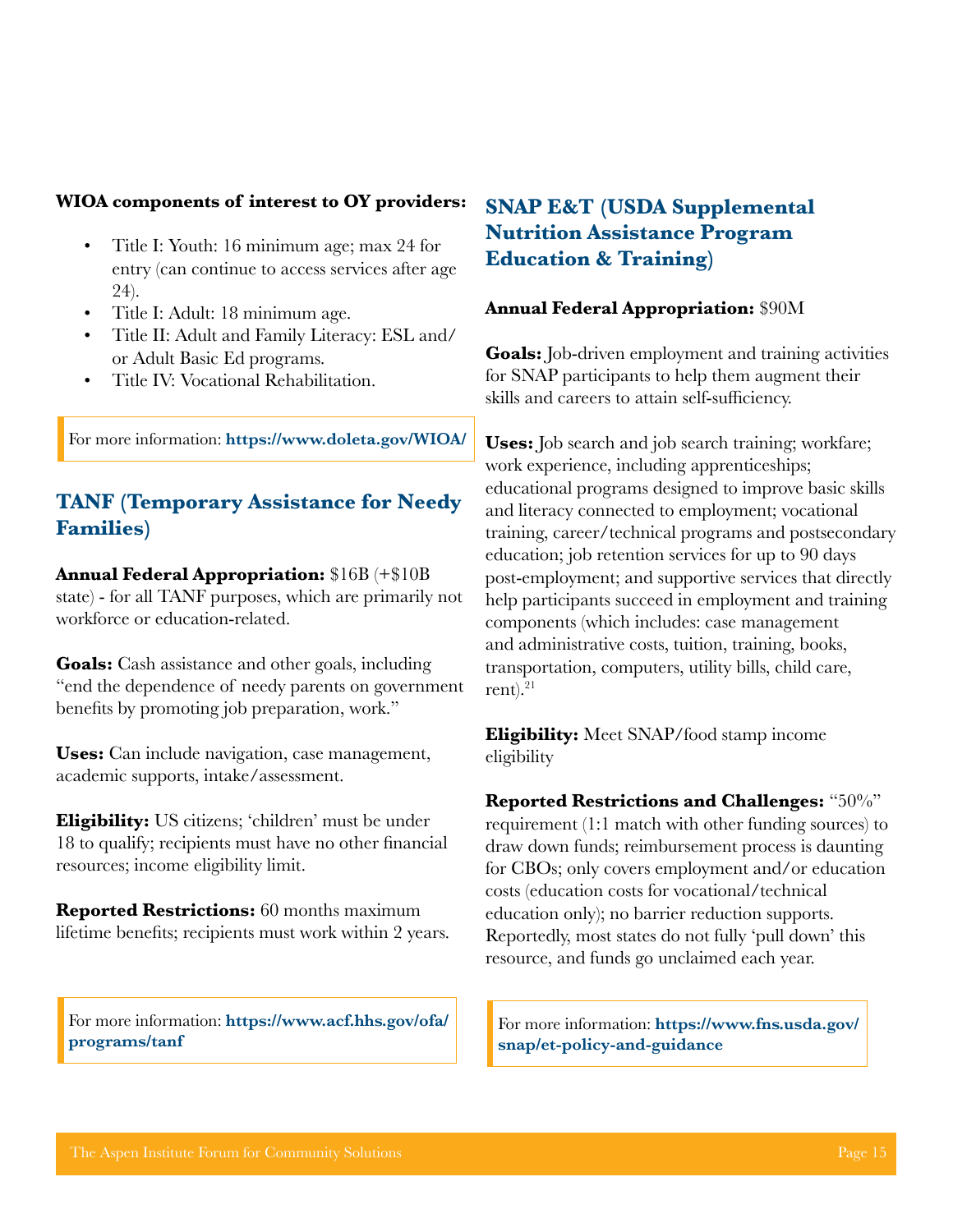#### **Federal Pell Grant Program**

#### **Annual Fed Appropriation:** \$24B

**Goals:** Provides need-based grants to low-income undergraduate students to promote access to postsecondary education.

**Uses:** Tuition, fees and books.

**Eligibility:** Have financial need, are a U.S. citizen or eligible noncitizen, be enrolled in an eligible degree or certificate program at your college or career school, and make satisfactory academic progress.

**Reported Restrictions and Challenges:** Pell is disbursed by higher education institutions; there is a lifetime limit to the amount you can receive (which frequently is not enough to complete a degree).

For more information: **[https://www2.ed.gov/](https://www2.ed.gov/programs/fpg/index.html) [programs/fpg/index.html](https://www2.ed.gov/programs/fpg/index.html)**

The following chart maps out some of the potential overlapping ways that these four funding streams can be used for opportunity youth.<sup>22</sup>

|                                                           | <b>WIOA</b><br>Title 1<br>&2 | <b>TANF</b> | <b>SNAP</b><br>E&T | Pell    |
|-----------------------------------------------------------|------------------------------|-------------|--------------------|---------|
| Academic Supports (tutoring, etc.)                        | X                            | X           | X                  |         |
| <b>Student Support Services</b><br>(childcare, transport) | X                            |             | X                  |         |
| <b>Tuition and Fees</b>                                   | X                            |             | X                  | $\sf X$ |
| Intake and Assessment                                     | X                            | X           | X                  |         |
| <b>Advising and Case Management</b>                       | $\chi$                       | X           | $\mathsf{X}$       |         |
| Career Coaching and Job Search                            | X                            |             | X                  |         |
| <b>Job Placement</b>                                      | X                            |             | X                  |         |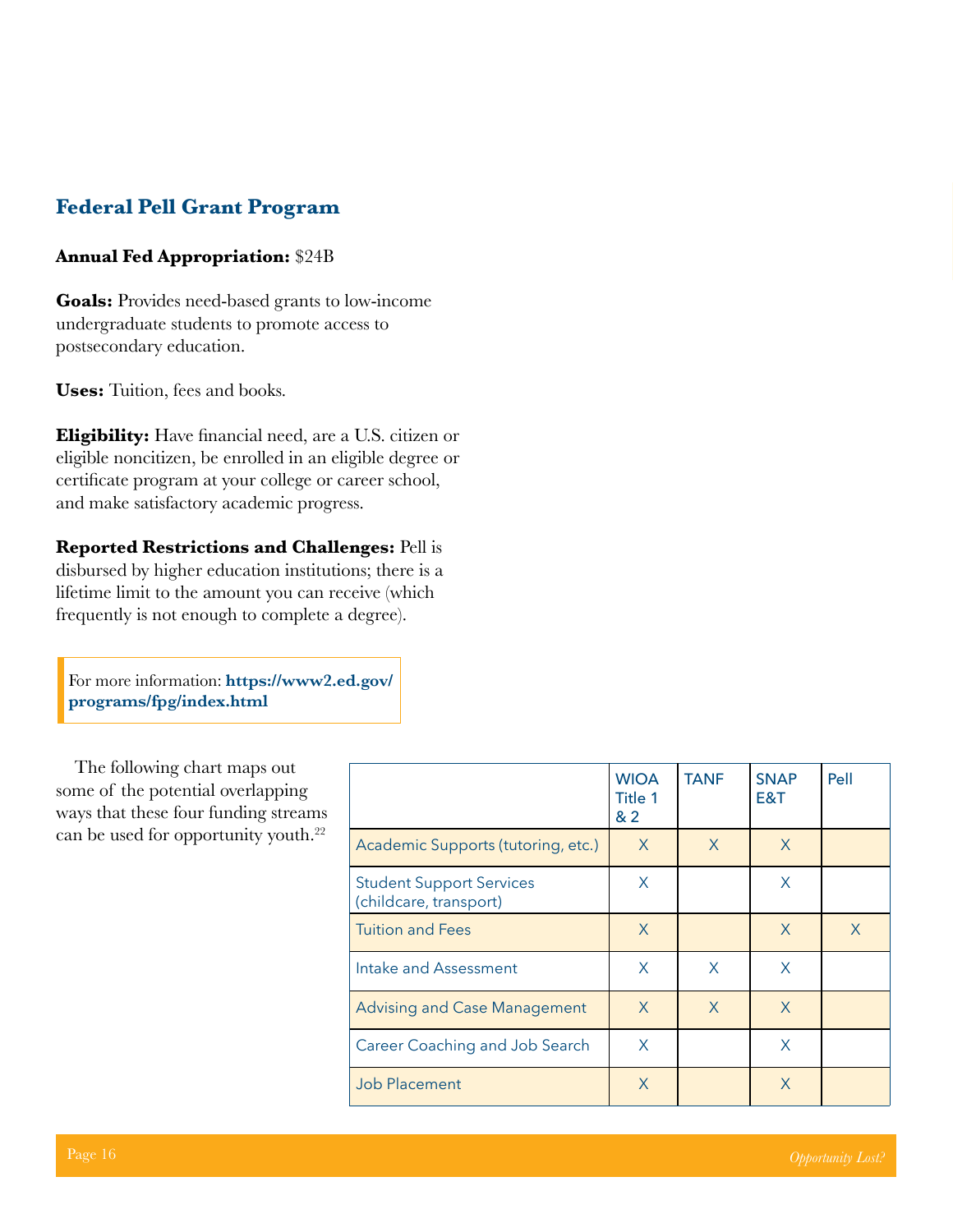

# <span id="page-21-0"></span>Case Studies: Typical Opportunity Youth and Their Funding Needs

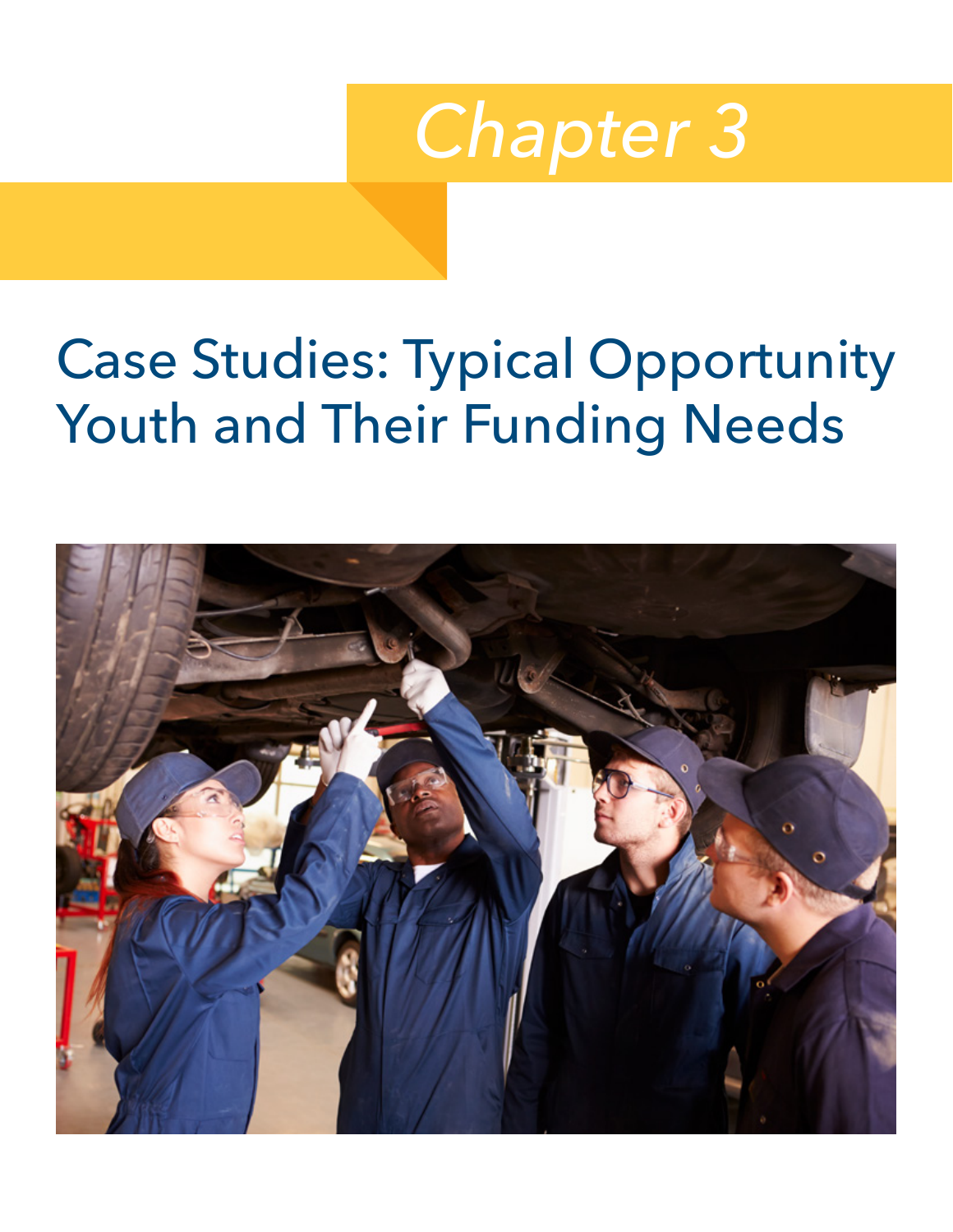In this chapter, we'll look into a few prototypical case studies of opportunity youth. These are composites based on the experiences of service providers to opportunity youth, but are not the story of a specific youth. In n this chapter, we'll look into a few prototypical case studies of opportunity youth. These are composites based on the experiences of service providers to opportunity youth, but are not the most opportunity youth are more complex than these case studies portray. The complexity of the funding meant to support them is yet another complication they, and providers, must overcome.

Please note that how federal funds are used – by practice or by law – may be different in your community than in the 'averaged' responses given here about how each person's supports might be paid for, or the challenges that providers run in to. Providers, as well as government officials, have reported that sometimes perceptions, or interpretations, of what are allowable uses of funds are frequently incorrect.

**"In most cases, the real lives of most opportunity youth are more complex than these case studies portray."**

#### **Alberto**

**A GED seeker also needing employment supports and elimination of other barriers**

#### **Description:**

Alberto, now 21-years-old, dropped out of high school lacking about half the credits needed to graduate, and would like to get a GED and maybe someday go on to college or some vocational training or apprenticeship. He'll need to work while he's getting his GED as he pretty much has to support himself. He has a prior criminal record and has very unstable housing but is very motivated to get his GED and move on to full-time, stable work. He has a complex life and would benefit from having good case management and/or navigation supports for both his education and employment needs, and help reducing other barriers in his life.

#### **Funding Alberto's supports:**

Some states may fund GED completion after age 21; otherwise, WIOA could be used to support costs related to GED programs. Alberto would not be eligible for TANF, as he is an individual, not a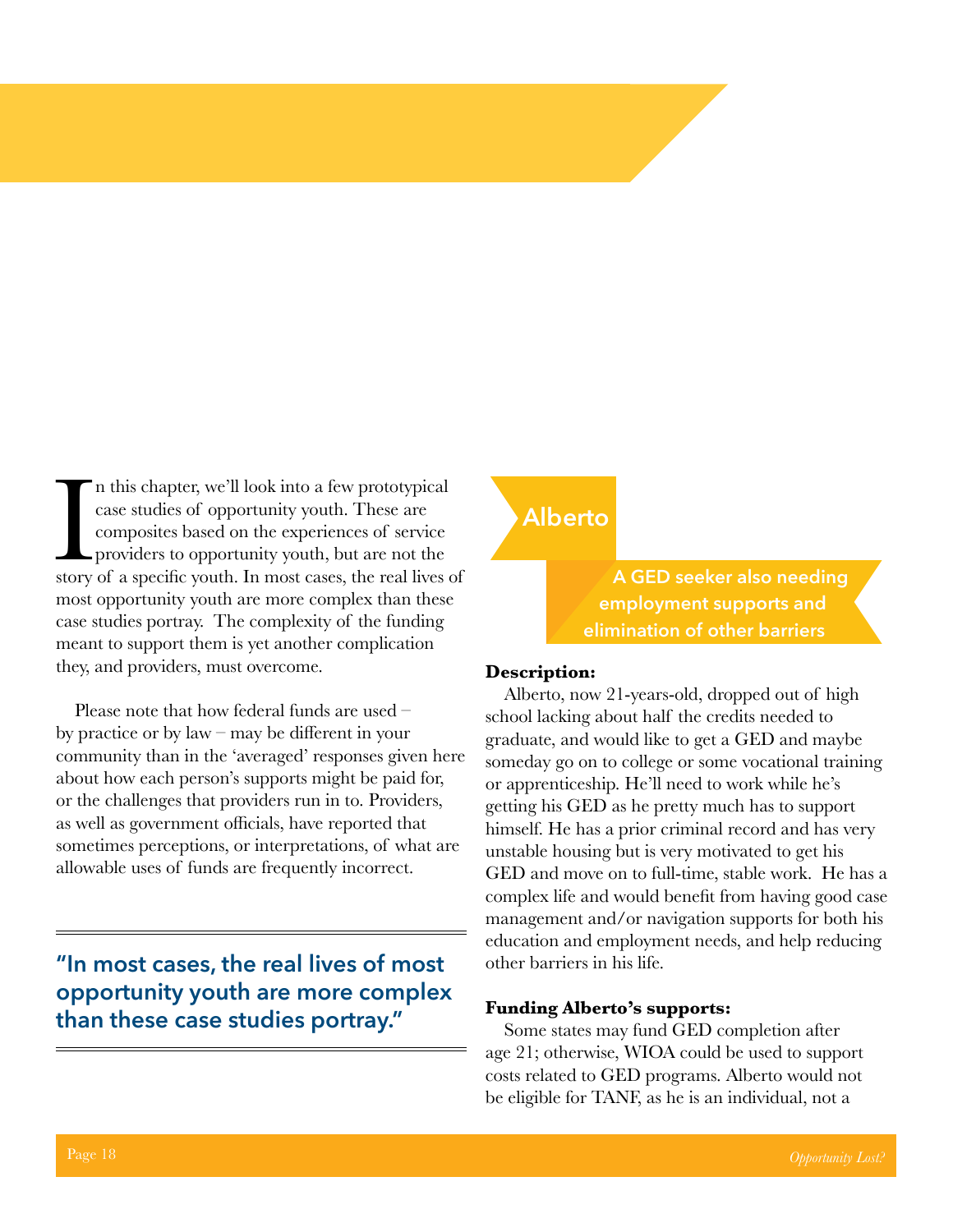family. For work skills training and placement, WIOA could be used, as could SNAP E&T if available in his community – but these two funds can not be combined for him for the same purpose. However, they could be used for different costs related to his workforce needs (for example, one for his transportation needs, another for case management, etc.). Funding his ongoing housing need out of any of the programs mentioned is reported to be challenging if not impossible, and dedicated housing supports – such as public housing eligibility or section 8 vouchers – can require yearslong waits to secure benefits. Additionally, Alberto's prior criminal record can dramatically limit the kinds of jobs he may be eligible for, and could impact his eligibility for some housing as well.

Additionally, community organizations serving individuals with complex needs and backgrounds such as Alberto report that the WIOA and other programs funding case management support underfund that practice, and organizations must turn to private fundraising to meet the requirements of these federal funds. Essentially, the case management and administrative costs are not adequately reimbursed by the federal government. Additionally, SNAP E&T federal funds must be equally matched by dollars from other sources.

### **Christina**

**A GED seeker not needing employment supports but needing elimination of other barriers**

#### **Description:**

Christina is 19 and didn't finish high school, although she was a pretty good student and got decent grades. She has a 1-year-old child now. She is living

with her parents who are supportive of her finishing her education, but they are not able to care for her child while she's in class, so she needs help with childcare. The whole family has intermittently been food stamp eligible but is not receiving them right now. If she can find childcare, she would not need to be working while doing her GED. If she could be getting her GED while going to college, she'd be interested in an option like that; she feels she could even take on education full-time, especially if it were just for a few years. Neither she nor her parents really knows whether college is realistic or how she could piece all this together, though.

#### **Funding Christina's supports:**

In many states Christina would be eligible for State funded GED or high school diploma completion programs. WIOA Title 1 could not be used to support costs related to GED programs in this case as Christina is not seeking to work. It's likely that Christina is not SNAP eligible; even if she has a child, the fact that she is living at home could make her ineligible due to her parent's income – regardless if they can support her. She may not be TANF eligible, for the same reasons. Without TANF support for childcare while she's completing her GED, she may not be able to attend GED classes even if there is state funding – though in this case, if she is a good enough student, she may do well in an online GED program, and be able to complete her GED at home. Without access to WIOA Title 1, TANF, or SNAP E&T, though, she could not access case management or education navigation services that could actually help her find an education option – perhaps even including postsecondary options – that would help to propel her and her child forward in life. Depending on how her state handles WIOA Title 2 funding, she may be able to access a GED program through that funding stream.

 Community organizations report that cases, such as Christina's, can be challenging due to what is referred to as the 'benefits cliff' – when either you or your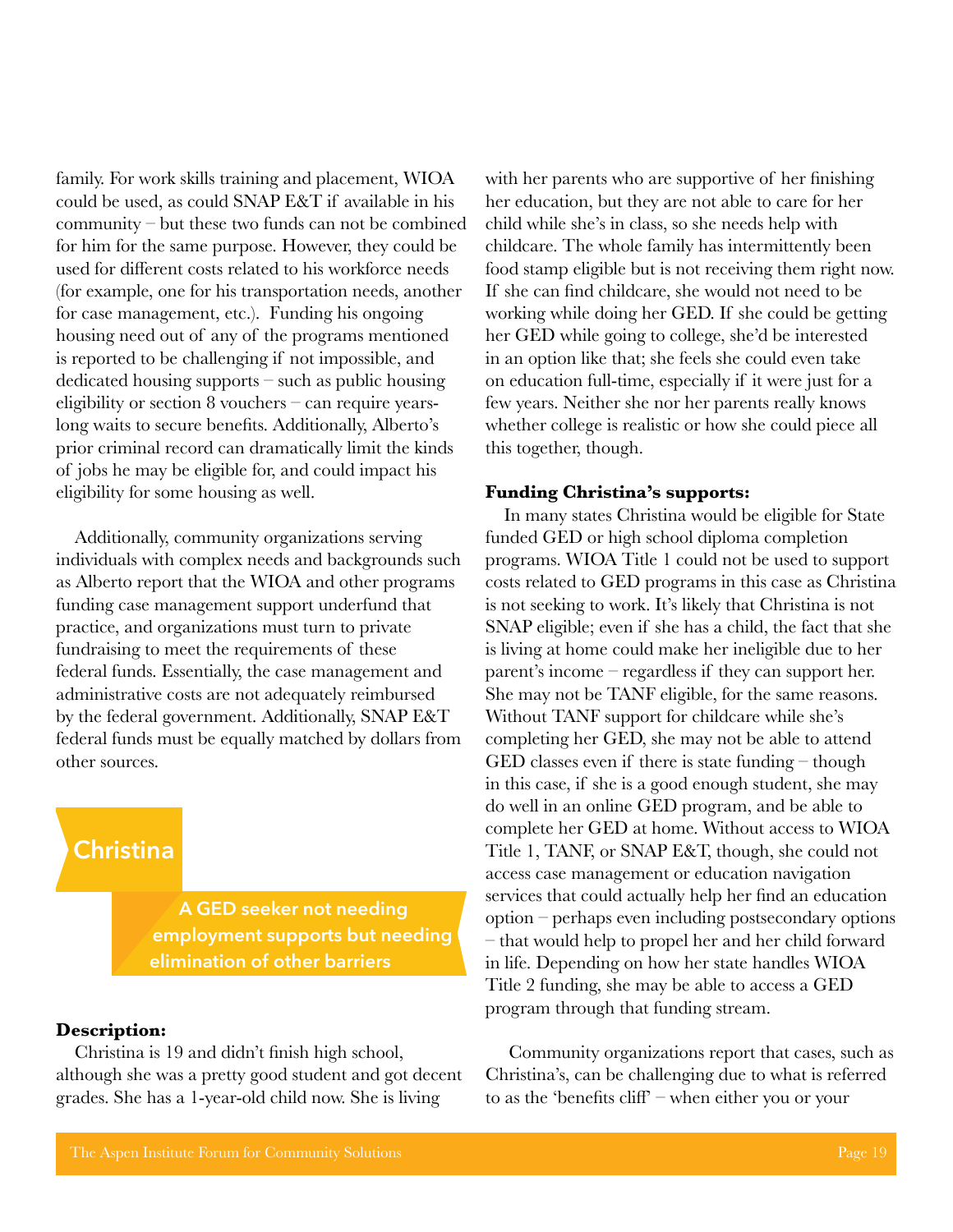family members (if you live in their home) earn just a little too much to make you eligible for services and supports. Eligibility for many of these programs is set at a very, very low level. Also, in cases like these, if a case manager can be initially secured, it's very time consuming for the community organization to even figure out if they can serve the person adequately, or if they have to find funds outside of federal supports. This can all be unpaid work for the organization.

#### **Jerome**

**A postsecondary credential seeker also needing employment supports and elimination of other barriers**

#### **Description:**

Jerome, now 22, dropped out of high school at 16, but recently completed his GED. He's a recovering substance abuser, and has no criminal record, but has struggled to hold down work and maintain stable housing in the past. His GED program really built his desire to get a one-year construction trades/HVAC credential at the local community college, but he needs help figuring out how to make that all work, while at the same time finding and holding down consistent part-time work (that'll work with his class schedule), so that he can maintain his housing and pay for food, transportation to class, etc.

#### **Funding Jerome's supports:**

Jerome should be eligible for a Pell grant – as well as state-based higher education need grants, if his state offers those. However, those will only fund tuition, fees and books. Since he's looking for concurrent work, he should be WIOA eligible and/or SNAP E&T eligible. The case manager and/or navigator funded through those programs could help him to find the right higher education avenue for him, as well. Unless he happens

to be signing up for these supports at the right time of year, however, the tuition/fees/books funding could all be 'used up,' and he may have to wait an entire year to get a full year's tuition coverage. WIOA may be used for tuition, but because the funds per person are small, then there would not be WIOA funding available for his other needs, such as transportation, etc., should his part-time work not cover all those costs. Housing costs would be very difficult to cover with any of these funding streams.

For students entering higher education, community service providers report that timing can be a big problem. Young people who are ready to go and seek services to start may find that they have to wait 3, 6 or even 12 months to really get started – which can be discouraging, if not make it impossible, for many. Additionally, higher education funding supports, such as Pell, or workstudy funding (which could be very helpful in Jerome's case) are decided and offered by the higher education institution itself – they are not at the direction of Jerome's primary case manager in the community organization serving him.

Finally, there are lifetime caps on all of these support programs. If Jerome had already used up Pell (in a prior attempt to complete college), for example, there would be nothing left for him.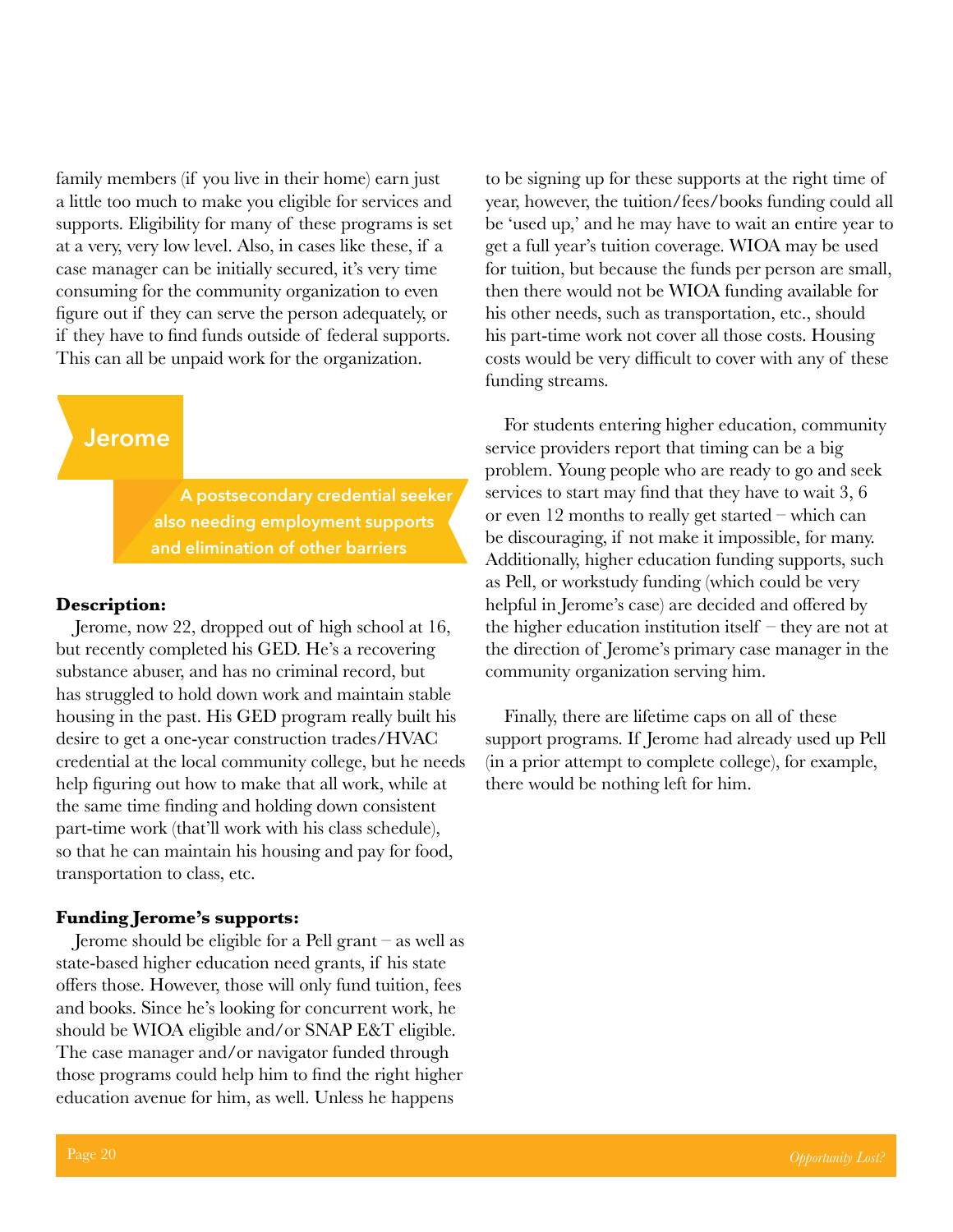

# <span id="page-25-0"></span>A Path Forward?

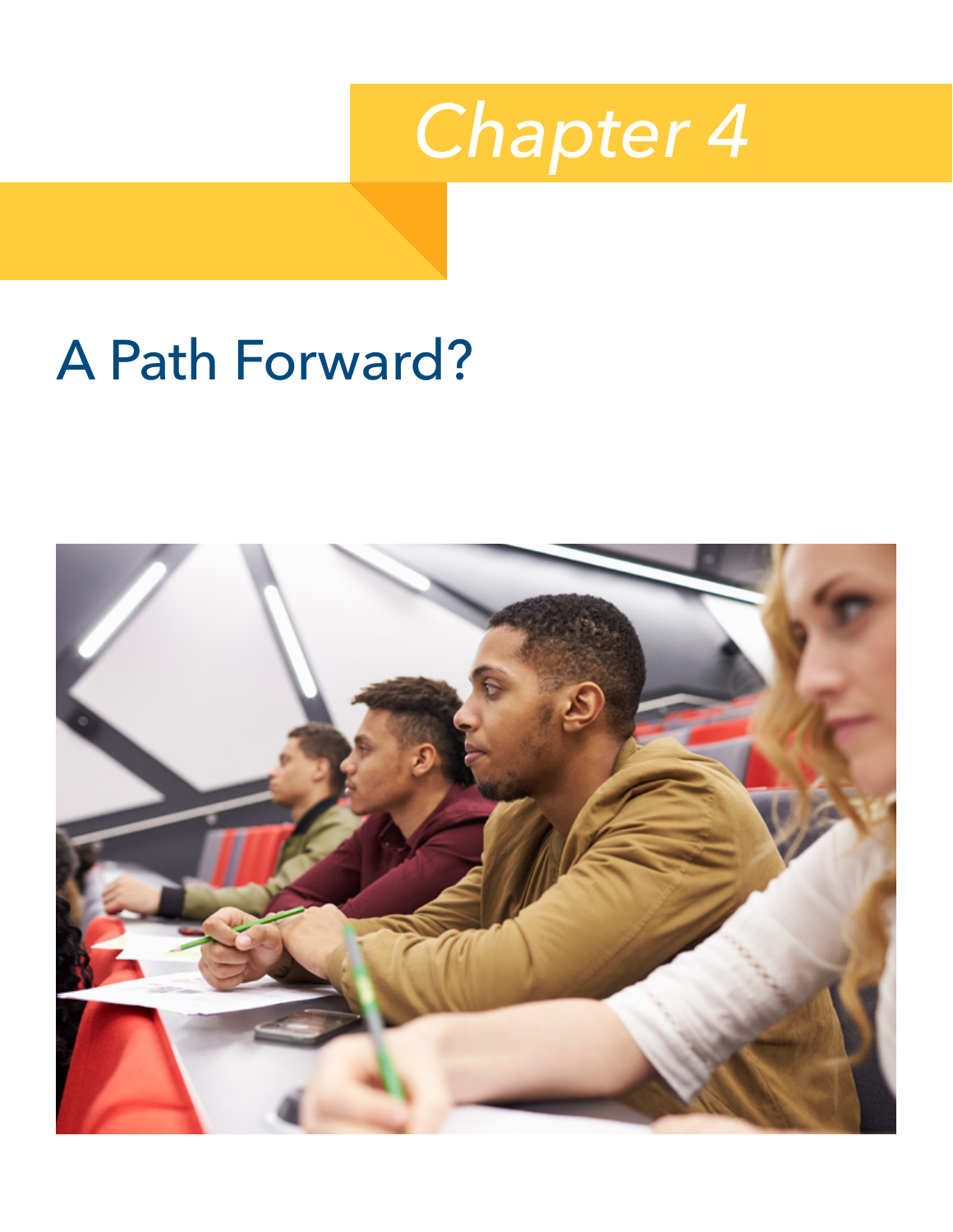While the federal government can be lauded for creating so many differentially kinds of supports for low income people seeking better opportunities if through education and work, it's also clear that lauded for creating so many different kinds of supports for low income people seeking better opportunities in currently there is a mismatch between the supports these programs offer, and the actual needs and lives of the beneficiaries. In this chapter, we'll summarize the challenges we've covered, and point towards what next steps we can all take to improve things.

#### **What Youth Need to be Successful**

Through the Aspen Forum's network of community partners in dozens of cities across the US, we have learned a great deal about the needs of opportunity youth, and the kinds of supports that most work for them. For this report, we interviewed several in detail to look at the kinds of supports being provided, based on what was most typically needed.

The optimal package of supports, based on those interviews, are:

- Funds to cover the cost of academic credential attainment (tuition, tests, books, tutoring, etc.).
- Consistent, reliable, culturally competent case management, and navigation of the education

and/or workforce systems.

- For those needing to work, as needed: pre-work skills (soft skills); job placement; job retention support.
- As needed, case management support to reduce specific life barriers (aside from employment/income support), the most common of which are:
- ڤ Stable housing
- Food ڤ
- ڤ Child care
- Transportation ڤ

#### **The Conflict Between Resources and Needs, As the Community Experiences It:**

Substantial funding is available for young people; however, it is structured in ways that can actually make it harder, not easier, to serve young people. Practitioners reported the following major challenges in stitching together these funding sources, to serve individuals:

All the four funds together are not enough. to meet the demand they see for services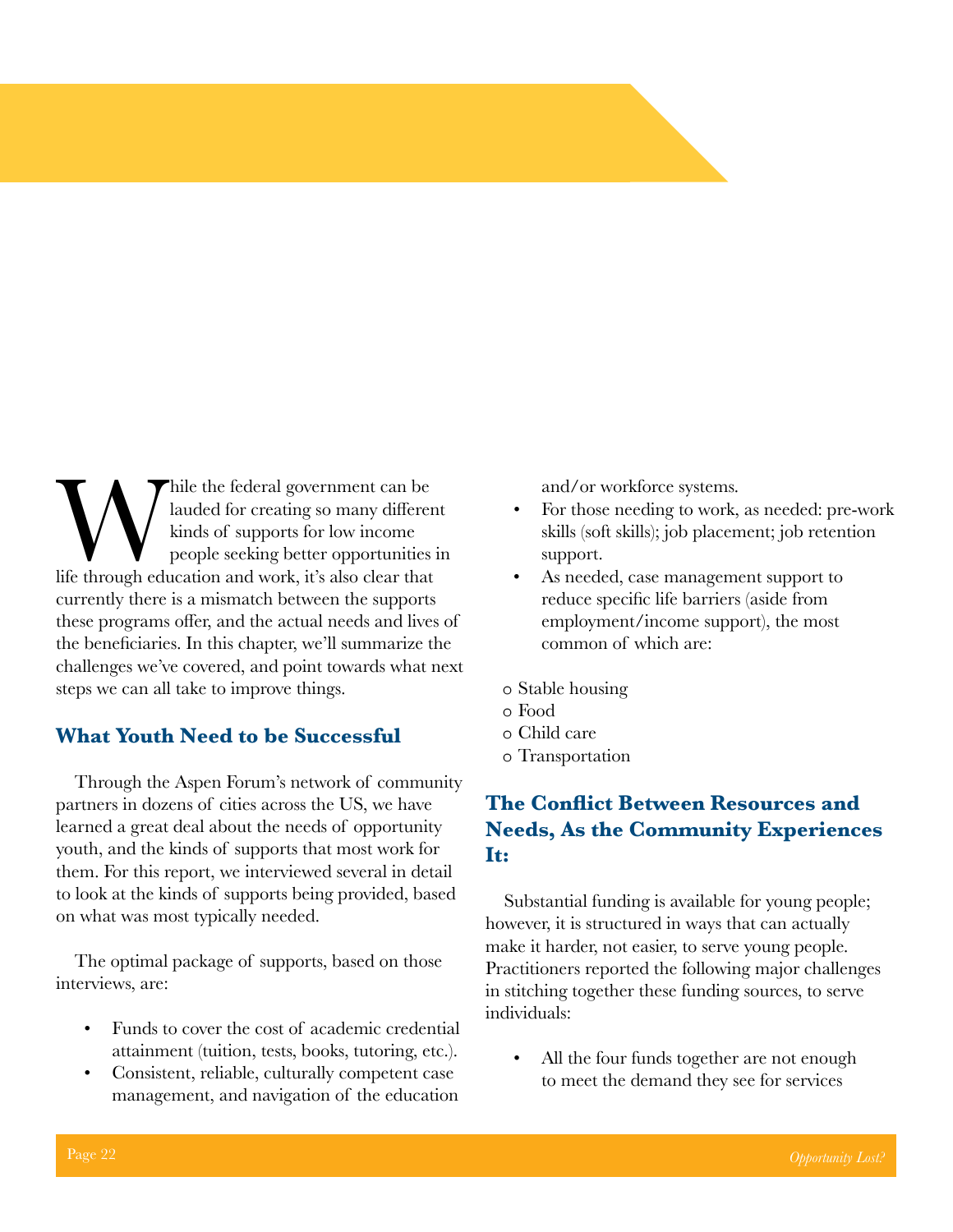to opportunity youth; additional funding is needed.

- While federal funds can frequently be 'braided' (combined in non-overlapping ways for an individual), in general, truly blending funds together in flexible ways to meet the specific needs of the youth is not allowed; this leads to increased administrative costs for the provider, which are not completely reimbursed, creating the need for additional outside fundraising to serve this population.
- Case management and/or navigation supports are hard to adequately fund for high barriers youth, and/or are funded at an unrealistic mandatory case load levels in some programs.
- Income eligibility thresholds in some programs for youth under 18 living at home mean that some youth are not eligible for needed services.
- Nearly none of the funds can be used for housing, which is an acute need for many young people.
- Longer time periods to success: most of these funds are designed around the needs of adults, which can tend to be shorter term, and less multi-issue than youth needs. Youth needs and barriers take longer to address.
- Reimbursement-based funding approach in some of these funds has a negative impact on organizational cash flow.
- 'Middle' income youth (in that they are just over the very low income eligibility standards) still need supports, but are ineligible for some programs.

It should be noted that an interesting set of pilot projects currently exists that are looking into a set of these issues. Called the Performance Pilot Partnerships,<sup>23</sup> it is working in five communities to test what happens if federal waivers can be granted on funding programs focused on opportunity youth. It provides federal agencies the authority to waive any statutory, regulatory, or other administrative

requirement under covered federal programs, and can be used for blending/braiding funds, changes to eligibility requirements, allowable uses of funds, and performance reporting.

An external evaluation is being conducted, but some early findings from this work include the fact that no waivers were requested around actually blending funds; and also the fact that one-third of all the actual waivers requested were for things that did not actually require waivers to do. This appears to indicate that it's not clear to communities what kinds of flexibilities in uses of funds are already allowed.

**"Substantial funding is available for young people; however, it is structured in ways that can actually make it harder, not easier, to serve young people."**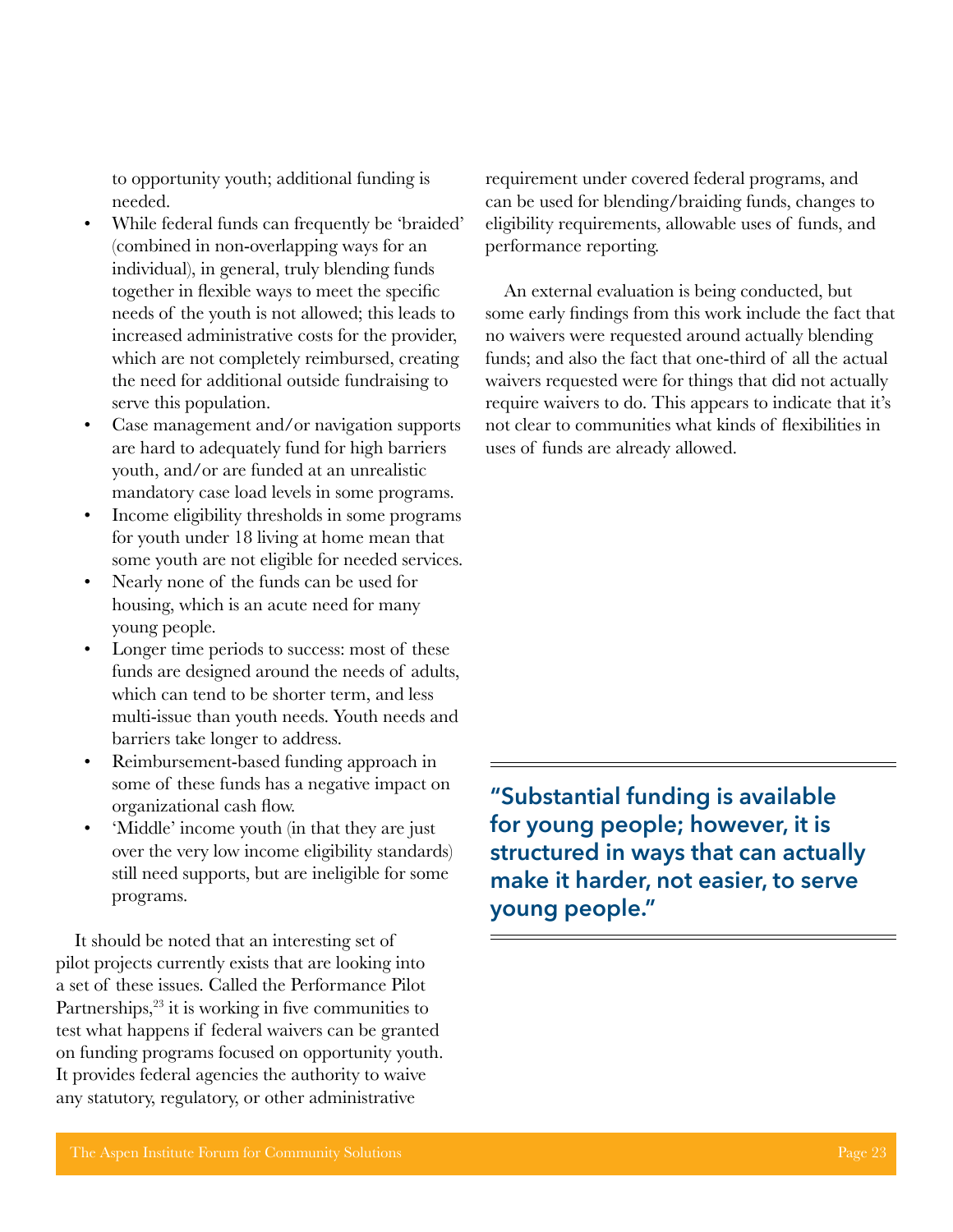# <span id="page-28-0"></span>Conclusion and Recommendations

The available resources, while substantial, are not currently large enough to meet evaluation of the goal of supporting 5 million opportunity youth to return to education and/or work. Moreover, the way these are not currently large enough to meet even a small fraction of the goal of supporting 5 million opportunity youth to return to different funds are organized, administered, and their eligibility and other rules for use all combine to lessen rather than strengthen the impact these funds could have. There is an opportunity both for communities to work to maximize these funds (and capture funds being left on the table for opportunity youth), as well as an opportunity for government to change rules and regulations governing these funds, so that providers of services, and opportunity youth themselves, can maximize their success.

We recommend the following next steps be taken – by community organizations, by local collaboratives focused on opportunity youth, by governmental agencies at all levels – to further build all our efforts towards a better functioning 'system' to support young people:

- 1. Create a set of resources to help local opportunity youth collaboratives and providers understand and use these federal resources to an increased degree.
- 2. Continue, and continue learning from, the federal Performance Partnership Pilots, which allow for blending and braiding of funds, and study the effects of more kinds of waivers at all levels (federal, state and local).
- 3. Support local community cross-sector planning for the removal of any local barriers to maximizing existing funds.
- 4. Surface and make available more data regarding which federal funds are being used for opportunity youth within each community.
- 5. Advocate for changes to policies and

regulations at all levels of government which restrict the efficacy of public funds meant to support opportunity youth.

6. Develop complimentary state-level opportunity youth funding strategies that can fill gaps in the federal funds structure.

With all of us working together, we believe that existing federal funds can be maximized, and we can better support more opportunity youth to move on to the next stages in their lives.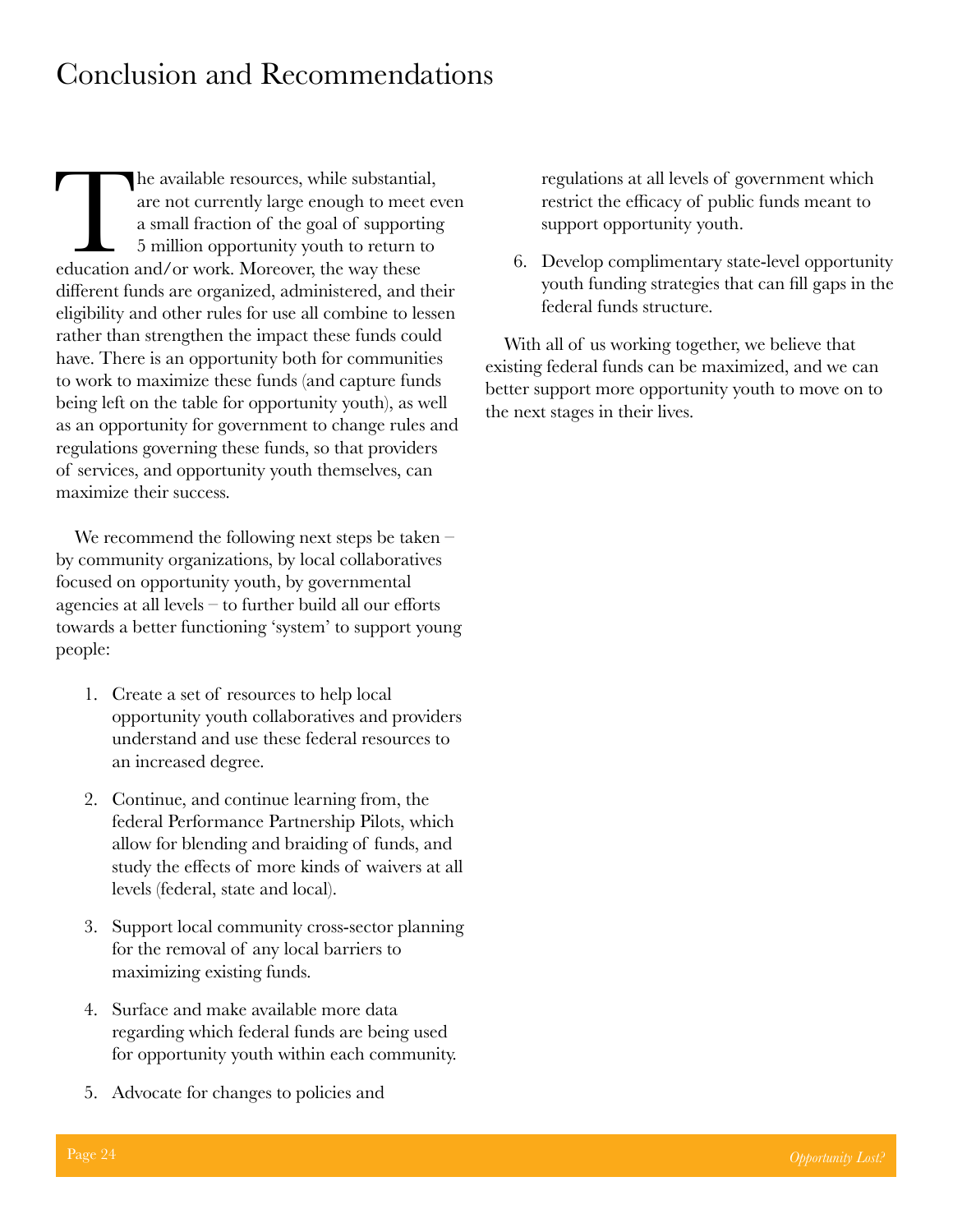# <span id="page-29-0"></span>Appendix A: Opportunity Youth Segmentation

While each opportunity youth has their own individual set of needs and supports they could benefit from, based on interviews with providers and reviewing the research, this paper will propose that, from the service provider's perspective, there are three major groups of opportunity youth, with each group having 2 or 3 potential pathways.

The major segments are:

- Those still needing to complete a high school (secondary) credential and then move on to a next step (postsecondary or job).
- Those needing to complete a postsecondary credential and ultimately secure a living wage job.
- Those with enough educational credentials and just needing to secure employment.

Within each segment, the major variables are:

- Those needing concurrent employment (of any kind; low-wage or otherwise).
- Those needing reduction of major barriers to education or work (eg. housing, child care, prework skills, transportation, etc.).
- Those needing both employment and barrier reduction supports.

Thus, the 7 types of opportunity youth we should

consider how funding flows for are as described in the chart that follows. (You'll note that we do not consider those opportunity youth who have neither the need to work nor other barriers in their lives; while not perfect, since they are 'single issue' opportunity youth, and a small amount of the total opportunity youth population, we surmise that existing funding stream structures may be sufficient to meet their needs – though total amount of funding may be insufficient).

From these seven types of opportunity youth, we can look at the different types of services that need to be provided. For example, some young adults are likely to need more support and services than those in the other four segments. From a provider's perspective, we also know that the need for concurrent work (supported by public funding) presents additional complexity and challenge when combining funds.

Finally, a note about the age of opportunity youth, which is frequently used to segment the population (either by those under 18 vs. over; sometimes based on those under 21 vs. over): various age 'cut-offs' do impact what kinds of funding can be used for whom. While we note those restrictions when we dive into describing the funding streams in the main text; we think the way to think about the population is more correctly focused on the goal you are trying to attain, and the challenges you are needing to address. These factors tend to disregard various age categories.

|                                                | Needs a<br>high school<br>credential | Needs a post-<br>secondary<br>credential | <b>Needs</b><br>employemnt<br>only (has<br>enough<br>education) |
|------------------------------------------------|--------------------------------------|------------------------------------------|-----------------------------------------------------------------|
| Needs employment<br>concurrent with education  |                                      |                                          |                                                                 |
| Needs barrier reduction                        |                                      |                                          |                                                                 |
| Needs both barrier<br>reduction and employment |                                      |                                          |                                                                 |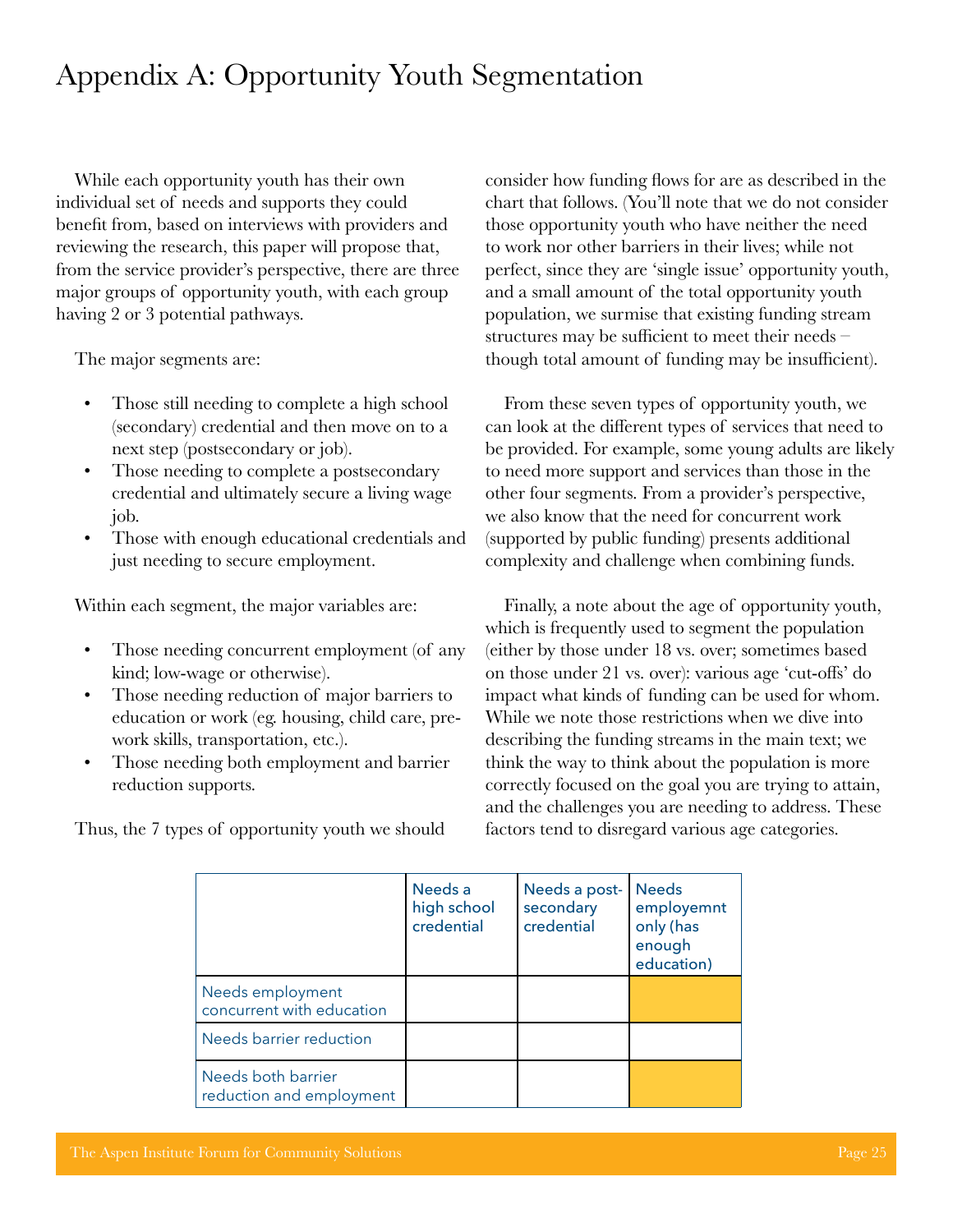# <span id="page-30-0"></span>Appendix B: Federal Funding

Here is a larger list of federal (and a few common state) funding streams that could be used to support opportunity youth, organized by general issue. This list is not comprehensive.

#### **General Funding Programs**

K12 Education **Workforce** 

#### **State**

- 'Basic Education' / ADA funding formula (K12 District core funding)
- Dual enrollment (college credit while a HS student)
- Career and Technical Education

#### **Federal**

- Individuals with Disabilities Education Act
- Elementary and Secondary Act Titles 1-6; supplement
- Carl D. Perkins Vocational and Technical Education Act

#### **State**

• State need-based grants **Federal**

- Pell grants for tuition and books
- Workstudy employment 'sponsored' by the institution
- Adult Education and Family Literacy (ESL/ABE)
- Loans (Perkins / Stafford) – can be used for academic or living expenses; must be repaid
- TRIO navigation/case management supports

#### **State**

State support for disabled workers

#### **Federal**

- Workforce Innovation and Opportunity Act (WIOA)
- U.S. Department of Labor youth offender reentry program
- U.S. Department of Labor Titles 1, 2, 4, & 5
- Apprenticeship Programs

#### **Other Funding Areas**

#### **State**

• Where available: Foster Care supports extending past age 18

#### **Federal**

- HHS: Temporary Aid for Needy Families (TANF) – job training, education, childcare, more
- Agriculture: SNAP Education and Training  $(SNAP E&T)$  – job training, education
- HHS: John H. Chafee Foster Care Youth Independence Program
- HUD: Public Housing; Section 8

#### **Opportunity Youth-Specific Federally Funded Programs**

In addition, the federal government offers several comprehensive approach programs that are primarily focused on opportunity youth and offer a range of supports to aid young adults in gaining employment (some with concurrent education certifications). In 2016, these programs were serving a total of about 100,000 opportunity youth annually, and include:

- Labor: Reentry Employment Opportunities, JobCorps and YouthBuild
- CNCS: State/National and National Civilian Community Corps
- Defense: National Guard ChalleNGe.<sup>24</sup>